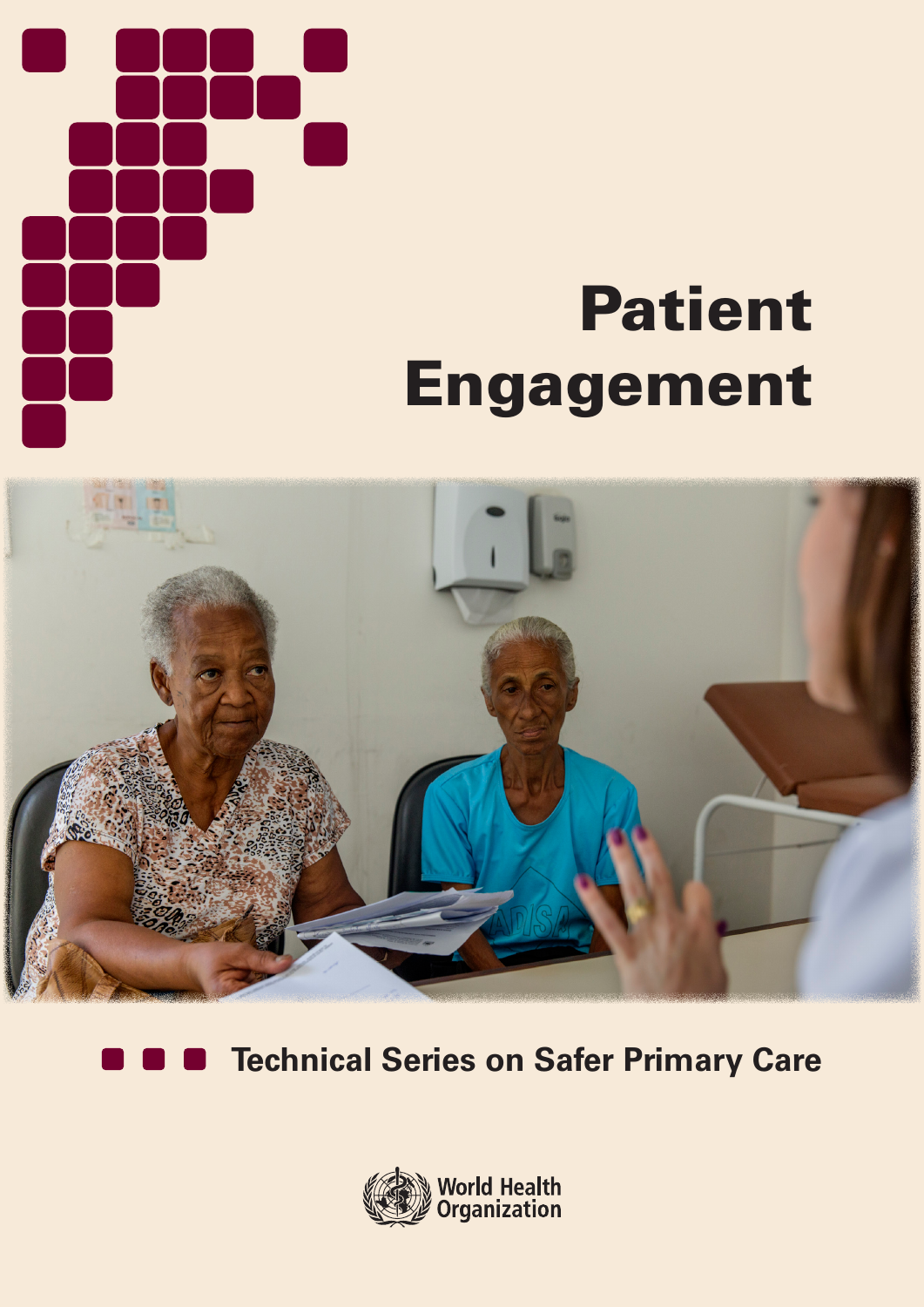Patient Engagement: Technical Series on Safer Primary Care ISBN 978-92-4-151162-9

#### **© World Health Organization 2016**

Some rights reserved. This work is available under the Creative Commons Attribution-NonCommercial-ShareAlike 3.0 IGO licence (CC BY-NC-SA 3.0 IGO; https://creativecommons.org/licenses/by-nc-sa/3.0/igo).

Under the terms of this licence, you may copy, redistribute and adapt the work for non-commercial purposes, provided the work is appropriately cited, as indicated below. In any use of this work, there should be no suggestion that WHO endorses any specific organization, products or services. The use of the WHO logo is not permitted. If you adapt the work, then you must license your work under the same or equivalent Creative Commons licence. If you create a translation of this work, you should add the following disclaimer along with the suggested citation: "This translation was not created by the World Health Organization (WHO). WHO is not responsible for the content or accuracy of this translation. The original English edition shall be the binding and authentic edition".

Any mediation relating to disputes arising under the licence shall be conducted in accordance with the mediation rules of the World Intellectual Property Organization (http://www.wipo.int/amc/en/mediation/ rules).

**Suggested citation.** Patient Engagement: Technical Series on Safer Primary Care. Geneva: World Health Organization; 2016. Licence: CC BY-NC-SA 3.0 IGO.

**Cataloguing-in-Publication (CIP) data.** CIP data are available at http://apps.who.int/iris.

**Sales, rights and licensing.** To purchase WHO publications, see http://apps.who.int/bookorders. To submit requests for commercial use and queries on rights and licensing, see http://www.who.int/about/licensing.

**Third-party materials.** If you wish to reuse material from this work that is attributed to a third party, such as tables, figures or images, it is your responsibility to determine whether permission is needed for that reuse and to obtain permission from the copyright holder. The risk of claims resulting from infringement of any third-party-owned component in the work rests solely with the user.

**General disclaimers.** The designations employed and the presentation of the material in this publication do not imply the expression of any opinion whatsoever on the part of WHO concerning the legal status of any country, territory, city or area or of its authorities, or concerning the delimitation of its frontiers or boundaries. Dotted and dashed lines on maps represent approximate border lines for which there may not yet be full agreement.

The mention of specific companies or of certain manufacturers' products does not imply that they are endorsed or recommended by WHO in preference to others of a similar nature that are not mentioned. Errors and omissions excepted, the names of proprietary products are distinguished by initial capital letters.

All reasonable precautions have been taken by WHO to verify the information contained in this publication. However, the published material is being distributed without warranty of any kind, either expressed or implied. The responsibility for the interpretation and use of the material lies with the reader. In no event shall WHO be liable for damages arising from its use.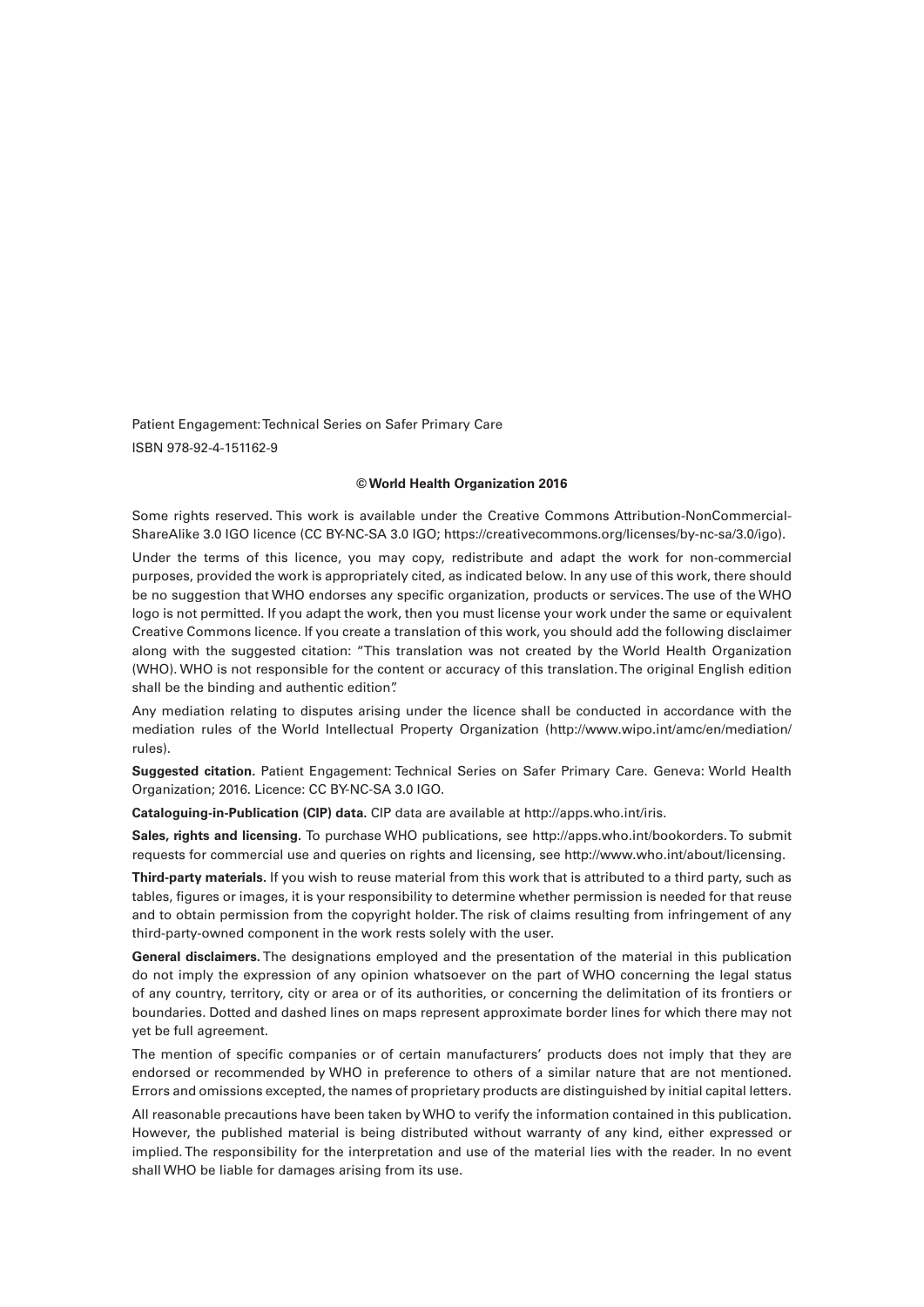# **Contents**



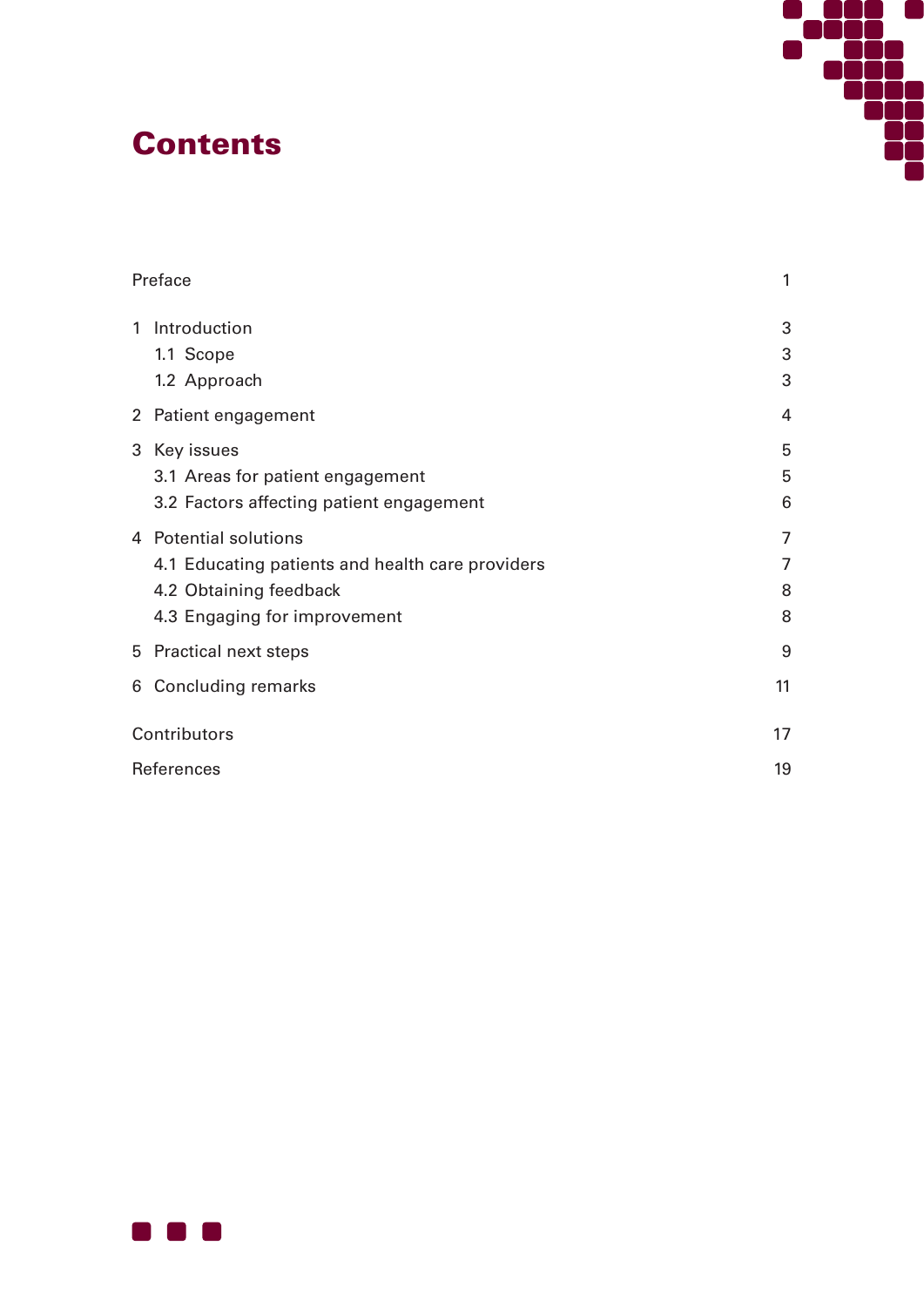# Preface



## **Safer Primary Care**

Health services throughout the world strive to provide care to people when they are unwell and assist them to stay well. Primary care services are increasingly at the heart of integrated people-centred health care in many countries. They provide an entry point into the health system, ongoing care coordination and a personfocused approach for people and their families. Accessible and safe primary care is essential to achieving universal health coverage and to supporting the United Nations Sustainable Development Goals, which prioritize healthy lives and promote well-being for all.

Health services work hard to provide safe and high quality care, but sometimes people are inadvertently harmed. Unsafe health care has been recognized as a global challenge and much has been done to understand the causes, consequences and potential solutions to this problem. However, the majority of this work up to now has focused on hospital care and there is, as a result, far less understanding about what can be done to improve safety in primary care.

Provision of safe primary care is a priority. Understanding the magnitude and nature of harm in primary care is important because most health care is now offered in this setting. Every day, millions of people across the world use primary care services. Therefore, the potential and necessity to reduce harm is very considerable. Good primary care may lead to fewer avoidable hospitalizations, but unsafe primary care can cause avoidable illness and injury, leading to unnecessary hospitalizations, and in some cases, disability and even death.

Implementing system changes and practices are crucial to improve safety at all levels of health care. Recognizing the paucity of accessible information on primary care, World Health Organization (WHO) set up a Safer Primary Care Expert Working Group. The Working Group reviewed the literature, prioritized areas in need of further research and compiled a set of nine monographs which cover selected priority technical topics. WHO is publishing this technical series to make the work of these distinguished experts available to everyone with an interest in *Safer Primary Care.*

The aim of this technical series is to provide a compendium of information on key issues that can impact safety in the provision of primary health care. It does not propose a "one-size-fits-all" approach, as primary care is organized in different ways across countries and also often in different ways within a given country. There can be a mix of larger primary care or group services with shared resources and small services with few staff and resources. Some countries have primary care services operating within strong national support systems, while in other countries it consists mainly of independent private practices that are not linked

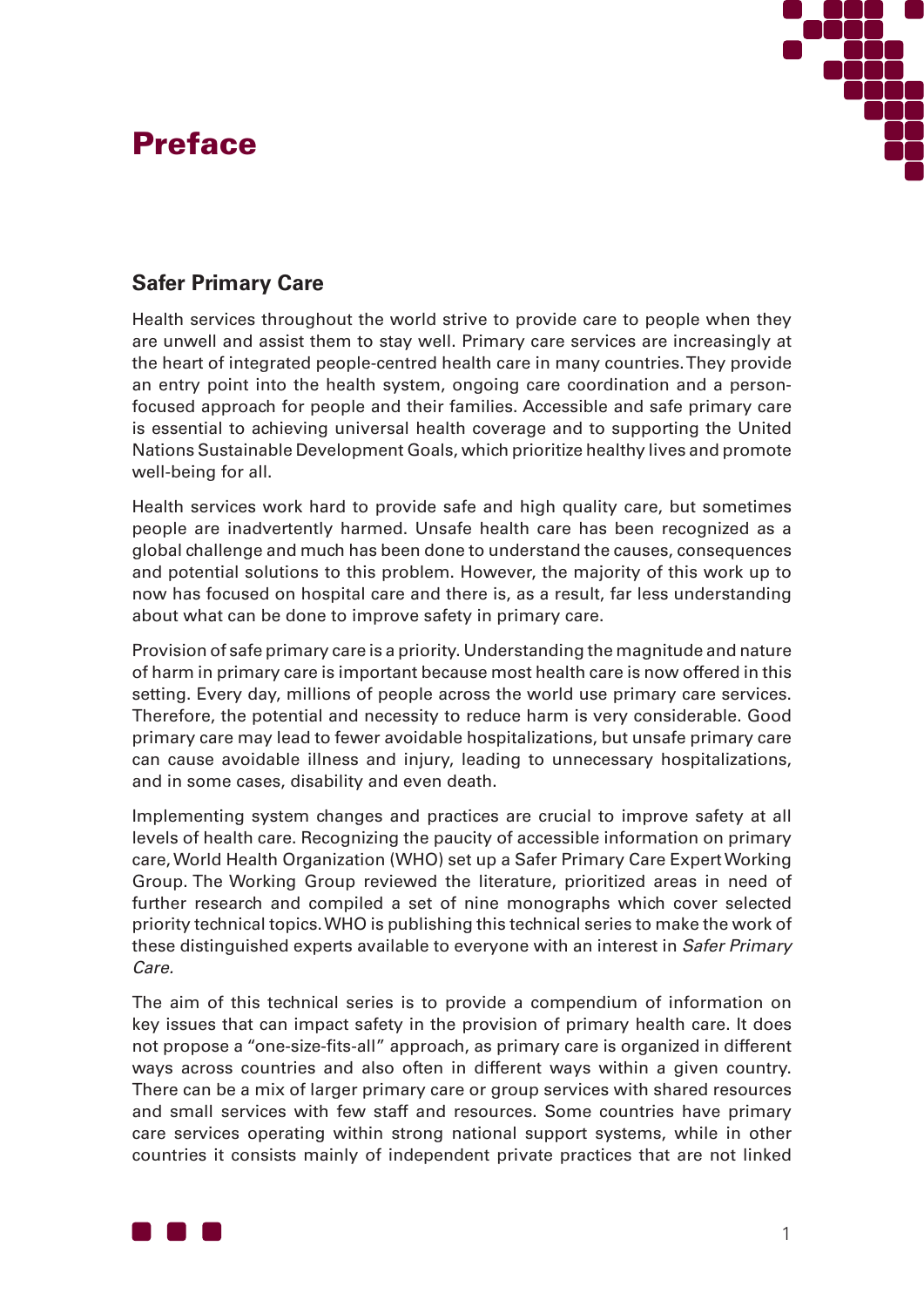

or well-coordinated. The approach to improving safety in primary care, therefore, needs to consider applicability in each country and care setting.

This technical series covers the following topics:

### **Patients**

**n** Patient engagement

### **Health workforce**

- $\blacksquare$  Education and training
- **Human factors**

### **Care processes**

- Administrative errors
- Diagnostic errors
- Medication errors
- **n** Multimorbidity
- **n** Transitions of care

### **Tools and technology**

**n** Electronic tools

WHO is committed to tackling the challenges of patient safety in primary care, and is looking at practical ways to address them. It is our hope that this technical series of monographs will make a valuable and timely contribution to the planning and delivery of safer primary care services in all WHO Member States.

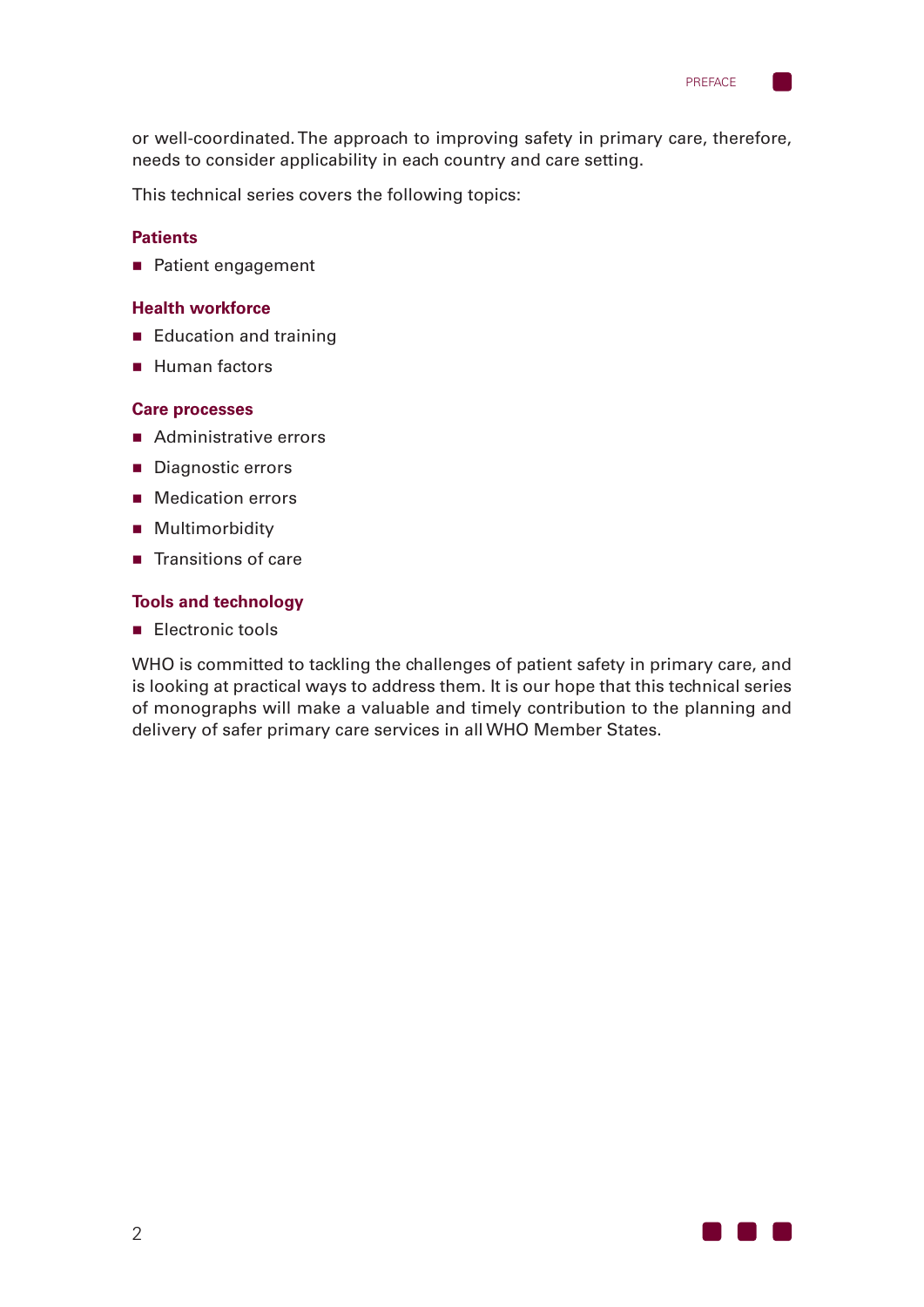# 1 Introduction



## **1.1 Scope**

Health care systems are complex and include multiple stakeholders and providers. People using health care services have an essential role as co-producers of their health and indeed they represent the only consistent factor throughout the care pathway. They also hold key information vital for process, systems and policy improvement. Tapping into such a rich resource could contribute significantly to improving safety in primary care.

This monograph examines why it is important to involve people using services in improving safety and how this might best be done. The term "patient engagement" is used throughout this document and refers to the process of building the capacity of patients, families, carers, as well as health care providers, to facilitate and support the active involvement of patients in their own care, in order to enhance safety, quality and people-centredness of health care service delivery.

There are many definitions of patient engagement, but all share an underlying theme: the facilitation and strengthening of the role of those using services as coproducers of health, and health care policy and practice *(1)*.

# **1.2 Approach**

To compile information for this monograph, the team searched for systematic reviews in PubMed, the Cochrane Library and specific websites and databases. Feedback from experts was obtained and further references were identified through the peer review process. Information was drawn from 39 reviews about patient engagement in safety, although most were not specific to primary care settings. The original studies included in each of these reviews were read to ensure a focus on primary care. For brevity, not all citations are listed.

International experts in delivering safe primary care provided feedback, shared examples of strategies that have worked well around the world, and gave practical suggestions about potential priorities for the World Health Organization (WHO) Member States to improve the safety of primary care services.

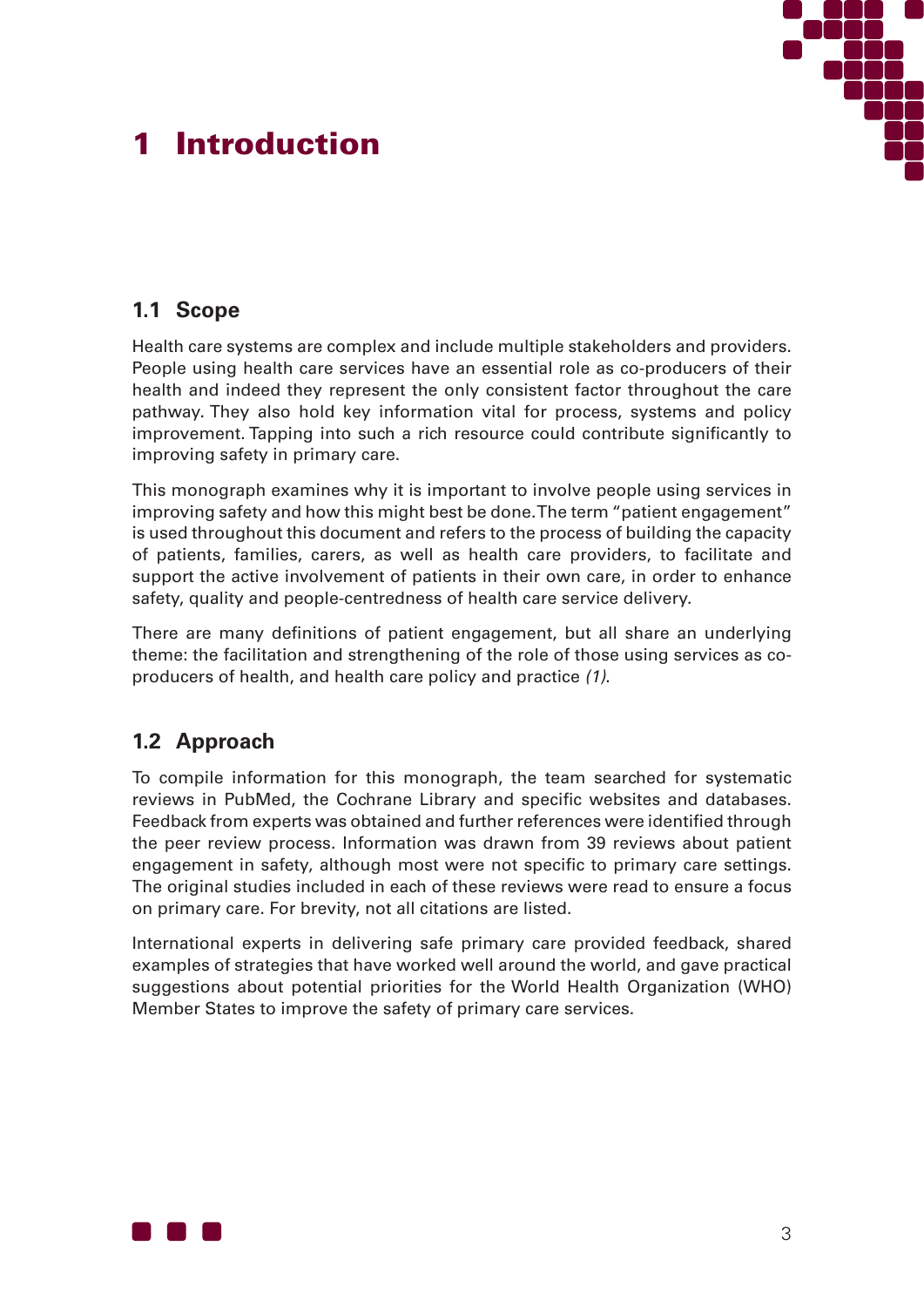# 2 Patient engagement

Patient engagement is increasingly recognized as an integral part of health care and a critical component of safe people-centred services. Engaged patients are better able to make informed decisions about their care options. In addition, resources may be better used if they are aligned with patients' priorities and this is critical for the sustainability of health systems worldwide.

People using health services are increasingly asking for more responsive, open and transparent health care systems. They expect practitioners to engage them in the decision-making process, although individual patients may vary substantially in their preferences for such involvement.

Health practitioners have multiple competing priorities, which may sometimes appear to conflict with patient safety. These may include organizational, reputational, financial priorities and self-esteem, amongst others. However, patients have their safety and well-being as primary drivers and thus, they can raise this as a priority in the health care they receive.

Patient engagement may also promote mutual accountability and understanding between the patients and health care providers. In most countries, primary care is often the first point of contact of patients with the health care system. Therefore, primary care offers a good starting point for further engaging patients throughout the system.

Primary care providers are ideally placed to engage patients in a dialogue about their health conditions, circumstances, health needs and personal values and preferences. Informed patients are more likely to feel confident to report both positive and negative experiences and have increased concordance with mutually agreed care management plans. This not only improves health outcomes, but also advances learning and improvement, while reducing adverse events.

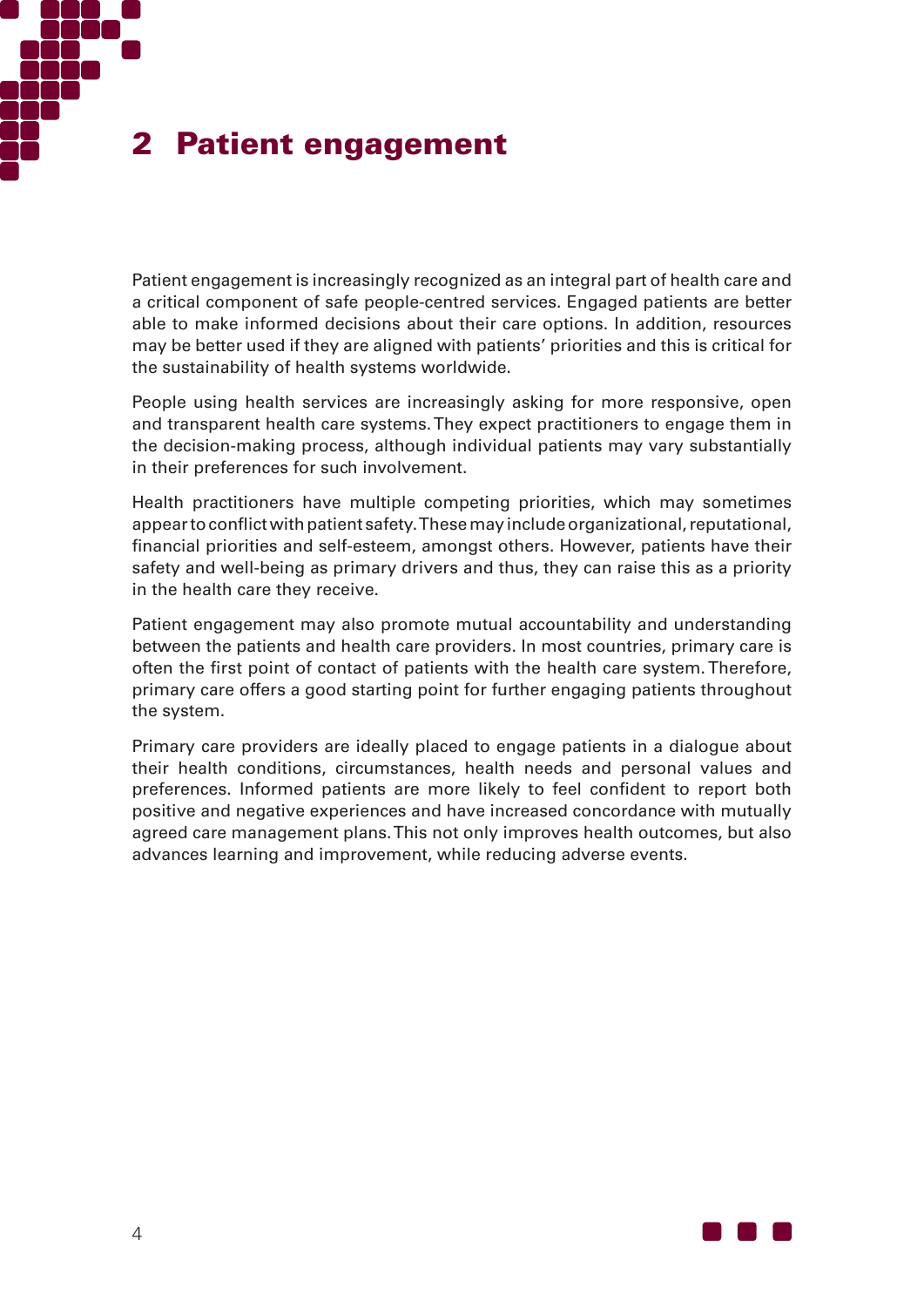# 3 Key issues



## **3.1 Areas for patient engagement**

Engaging patients and families is equally important in all countries across the world, although the relative priority placed on this concept and the manner in which it is done still differs widely at present. There are many areas of health care training and implementation where patient engagement can be implemented.

Collecting information about the patient experience and outcomes of care may be the starting point for engaging patients. Such information can be collected through surveys, informal online feedback, interviews or focus group discussions. Feedback about the patient experience provides insight into patient needs, preferences and values, which can help to improve the quality and safety of care.

Patient engagement is a promising avenue in the area of health care education. Having real patients articulate their experiences and viewpoints helps those taking part in training to appreciate the patient perspective and the importance of preserving trust between clinicians and patients. These core values are essential to care that is compassionate, quality assured and, above all, safe. Exposure to patient stories during training is valuable and helps to motivate practitioners to improve safety.

At an organizational level, patients and families can be engaged in the design or development of patient-centred processes and system, for example as members of advisory committees *(2).*

Patient and family engagement in policy development has also gained increasing recognition. For example, patients can be engaged in the development and dissemination of tools, information and educational materials *(3).* They can be involved in research as a source of data and as co-researchers contributing to research design or the planning and execution of research *(4).*

Some developed countries have begun to give patients access to their own electronic health records. Engaging patients in monitoring and updating their medication or treatment plans has the potential to increase treatment concordance, as well as enabling health care providers to review and intervene, if needed.

In low-income countries where resources are scarcer, patient and family engagement may begin with educating and empowering people to recognize their health needs and to seek health care in a timely manner. Encouraging people to ask questions or speak about their concerns is important. Engaging people in the design and development of tools helps to enhance their understanding of health issues and encourages them to make use of the relevant tools.

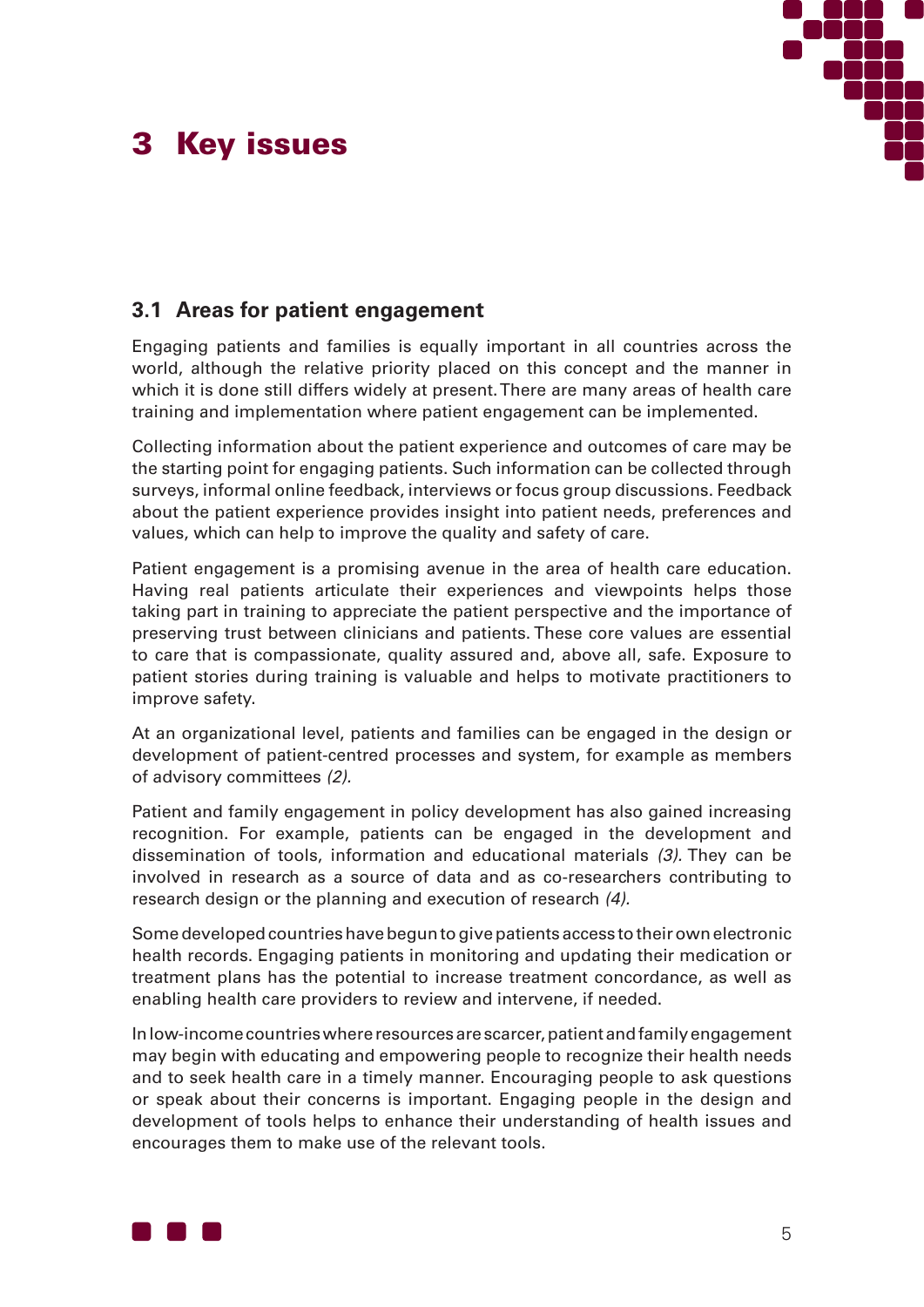### **3.2 Factors affecting patient engagement**

Reviews have investigated factors that support or deter patients from being willing and able to participate actively in improving patient safety or reducing harm. Five groups of factors potentially affecting patient engagement in safety have been identified. These are related to:

- $\blacksquare$  patients (e.g. demographic characteristics, health literacy)
- $\blacksquare$  health conditions (e.g. illness severity)
- $\blacksquare$  health care professionals (e.g. knowledge and attitudes)
- tasks (e.g. whether a required patient safety behaviour challenges clinicians' clinical abilities )
- health care setting (e.g. primary or secondary care) (5)

A key factor that may hinder patient engagement is the patient's perception of their role and status as subordinate to clinicians. For example, patients may fear being labelled "difficult" or they may take a passive role as a means of actively protecting their personal safety *(6)*. Such challenges can be overcome by improving communication and educating both patients and health care providers to view health care as a partnership between the patient and the provider.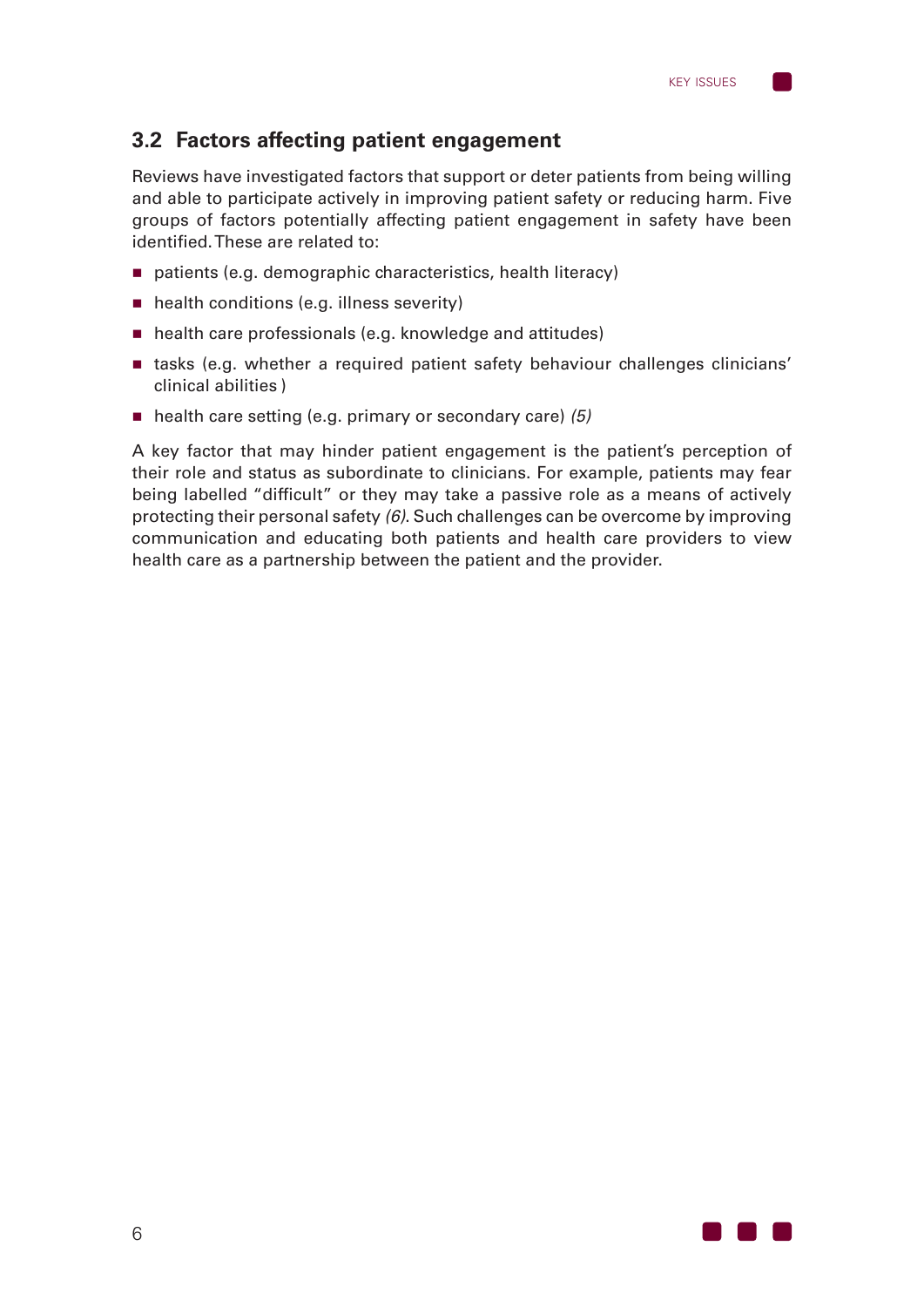

# 4 Potential solutions

Research suggests that interventions to engage patients in safer primary care fall within three broad categories: educating patients and health care providers for safer health care, obtaining retrospective or real-time feedback, and engaging for improvements in systems or services. Although there is no clear evidence about the most effective interventions within each category, this section describes promising approaches *(7).*

### **4.1 Educating patients and health care providers**

Most research about engaging patients in safety improvement focuses on patients being proactive about minimizing harm in their own care. Interventions largely revolve around providing patient information or education. There has been a proliferation of educational programmes seeking to engage patients in safety improvement, but there is little evidence that these are successful in promoting expected behavioural changes *(8).*

In the primary care setting, most interventions tested have focused on reducing medication-related safety issues. Errors in the prescription and use of medicines are common problems and sometimes patients contribute by failing to take their medication as prescribed. There is a growing body of research about educational interventions to improve prescription concordance. Interventions in primary care have the potential to improve compliance, although the evidence is mixed *(9,10).*

Examples of educational interventions include sending electronic medication safety messages or using computerized tools to provide education. These interventions have been found to improve engagement and reduce adverse drug events *(11,12).* Education via post and telephone has also been found to reduce adverse drug events *(13,14).*

Leaflets, videos and other educational materials have been found to encourage patients to raise concerns about the safety of the care they receive *(15,16).* However, many studies focus on patient satisfaction rather than safety events or measures of harm.

Educating health care professionals about the importance of the patient role and how to engage with patients is another key area of study. Evidence suggests that health care professionals can exercise power in the consultation through the use of professional or expert language or technical jargons, which may act as a barrier to communication *(17).* Providers' perceptions of a patient have been found to influence their consultation style, with more patient-centred consultations occurring with those patients who were perceived to be better communicators *(18).* Thus, targeting the attitudes and behaviour of providers through education

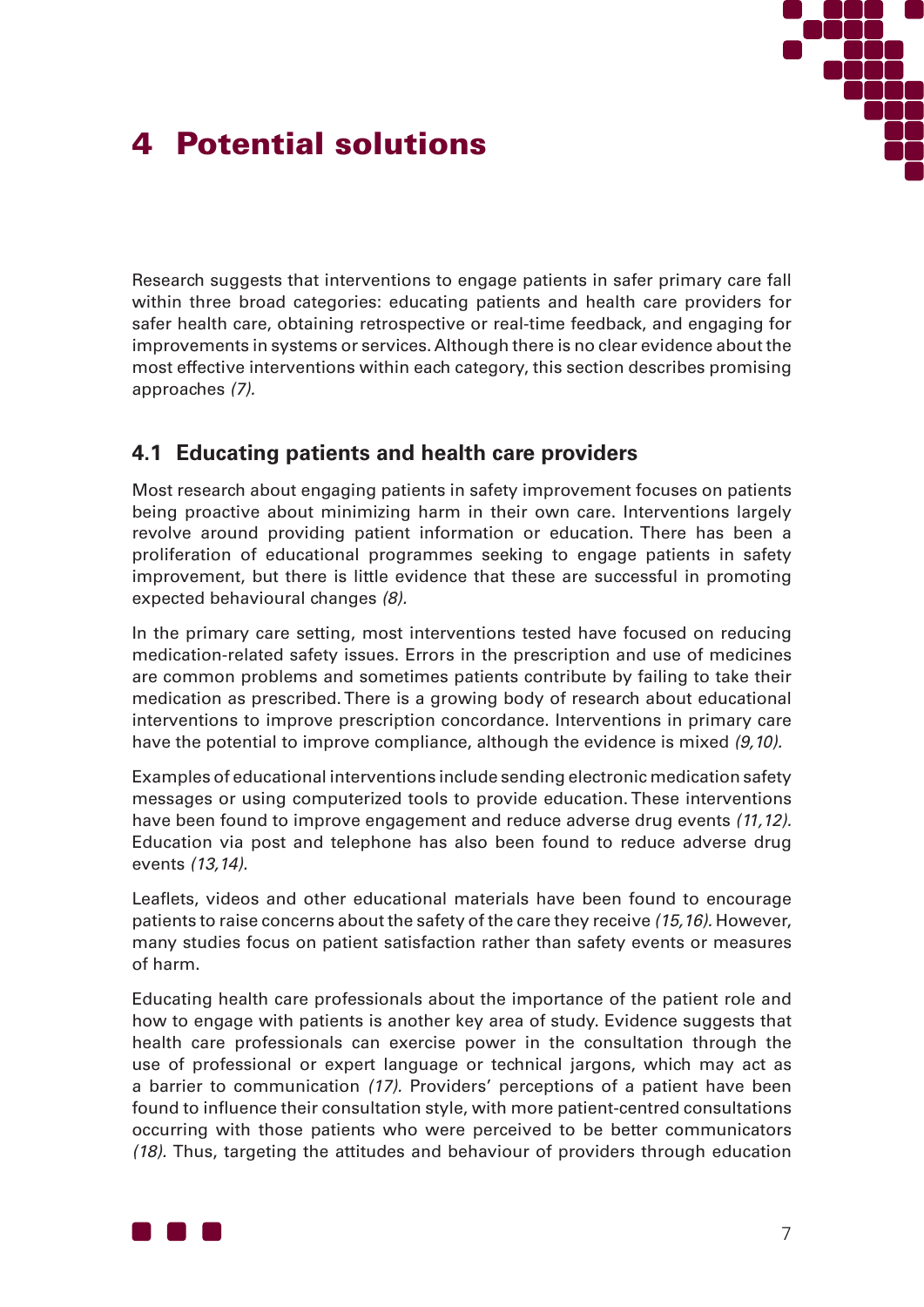is important to support shared decision-making and the relationship between the patient and the provider.

## **4.2 Obtaining feedback**

A small number of studies have examined the potential of using retrospective feedback from patients as a way to improve safety in primary care. In one of these studies, feedback was obtained through surveys or formal event-reporting systems for patients *(19).*

These approaches can provide useful data that may not be available from other sources. However, surveys, online tools and other forms of feedback with low levels of interactivity may be unlikely to result in significant changes to patient safety unless there is a committed team actively using the information to drive forward improvements. The impact of these strategies depends on what is done with the information after collection and whether a structured approach is taken to create tangible changes in systems and practices to improve patient safety *(3)*.

### **4.3 Engaging for improvement**

Health care services have engaged patients in planning committees, patient and public engagement groups, patient advisory committees or in prospective surveys to encourage change. Patient-led education of health professionals has been proposed as a strategy to engage patients in developing safer services, but current evidence is limited about its impact.

Open disclosure of safety incidents to patients and engaging patients and their families in remedies is seen as valuable by patients *(20)*.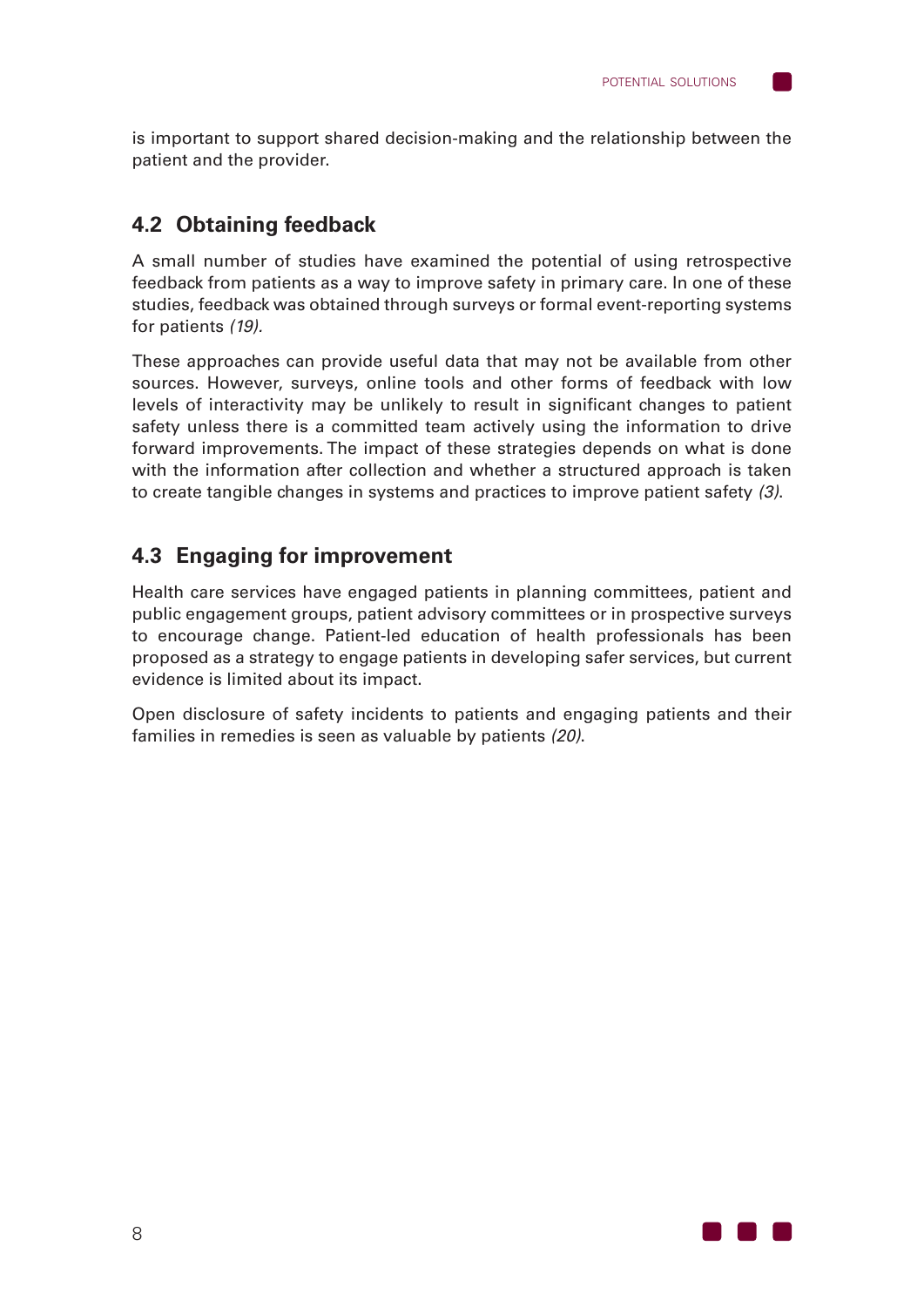

# 5 Practical next steps

Patient and family engagement is an integral strategy to develop high-quality, integrated and people-centred health services. Patient engagement is critical to shaping the way forward. It has the potential to saves lives through safety and quality improvements informed by patient experience.

The evidence suggests that leaders need to make a commitment to proactively engage patients in their own care and to implement the lessons learnt from care experiences. Health care providers and policy-makers need to create opportunities for engaging patients and their families in a dialogue at all levels: in direct care at an individual level; in organizational governance and systems design; and at the level of policy development and implementation through education, research, regulation and standard setting *(21).* Creating a culture of patient safety helps to foster openness and transparency and may strengthen the patient-provider relationship.

Meaningful and effective engagement begins with empowering patients and health care providers. Patients need to have sufficient information about their health conditions and about health care systems and processes so that they can be a knowledgeable partner in decision making. Thus, it is important for health care providers and policy-makers to ensure that patients and families have access to accurate, appropriate and up-to-date information and understand how to use this information. Patient-held records may support the engagement and empowerment of patients *(22).*

Cultural and social norms impact on the engagement process and what is appropriate and feasible in one context may not be acceptable in another. However, the underpinning principles of recognizing the value of patients, families, carers and wider communities as partners in care are important across all contexts.

Strategies that WHO Member States could consider prioritizing in order to enhance patient engagement for safer primary care include:

### **1. Educating health care providers about patient engagement**

- $\blacksquare$  educating health care providers to involve patients, both at the organizational and individual level;
- n including patient engagement and safety in educational curricula at undergraduate and postgraduate level;
- $\blacksquare$  developing a learning culture, rather than a blaming culture.

### **2. Supporting patients to become actively involved**

**n** encouraging patients to report on safety incidents, near misses and safety concerns;

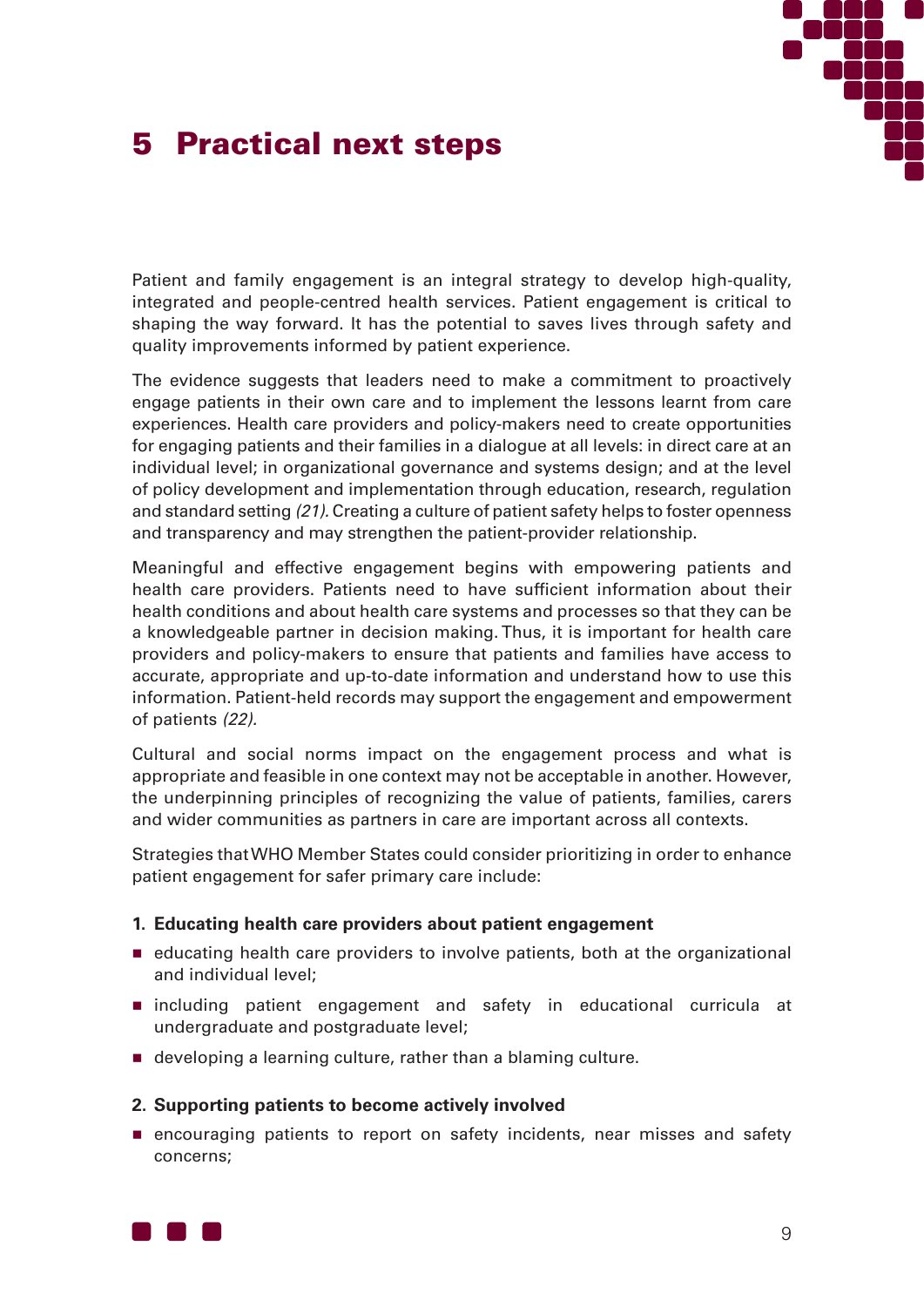- $\blacksquare$  actively promoting patient feedback systems;
- $\blacksquare$  giving feedback to patients on follow-up actions taken about the issues they raised;
- **n** considering legislation that supports patients and their families to engage in issues relevant for their safety;
- n providing patients with appropriate, accurate and up-to-date information about treatment and safety issues in a user-friendly language and format.

#### **3. Broadening the ways in which patients are involved**

- $\blacksquare$  exploring alternative ways of communicating with patients, such as telephone, e-mail and online video calls;
- n putting in place systems to facilitate patient access to their health records;
- **n** involving patient advocates, where appropriate, to support the engagement of patients at the direct care, organizational and policy level;
- supporting the work of patient-led voluntary associations;
- n considering campaigns aimed at raising public awareness about the need for and benefits from the strengthened engagement of patients and their relatives in patient safety in primary care.

#### **4. Recognizing the importance of communities**

- adapting engagement strategies to the local social and cultural context;
- $\blacksquare$  recognizing that patients are part of social groups, families and communities and that these broader networks can be a positive force for change.

#### **5. Providing an enabling and supportive environment** *(23)*

- **n** encourage and facilitate interaction among health care professionals, and engagement with patients and families;
- **n** promoting open disclosure about safety incidents to patients;
- **n** linking patient feedback systems to organizational systems for learning and improvement, similar to staff-initiated incident reports;
- n providing information and support for self-care such as counselling, peersupport groups and coaching;
- **n** designating and supporting patient safety champions or advocates, where appropriate, to help facilitate patient engagement;
- setting up mechanisms for patient engagement at the systems level.

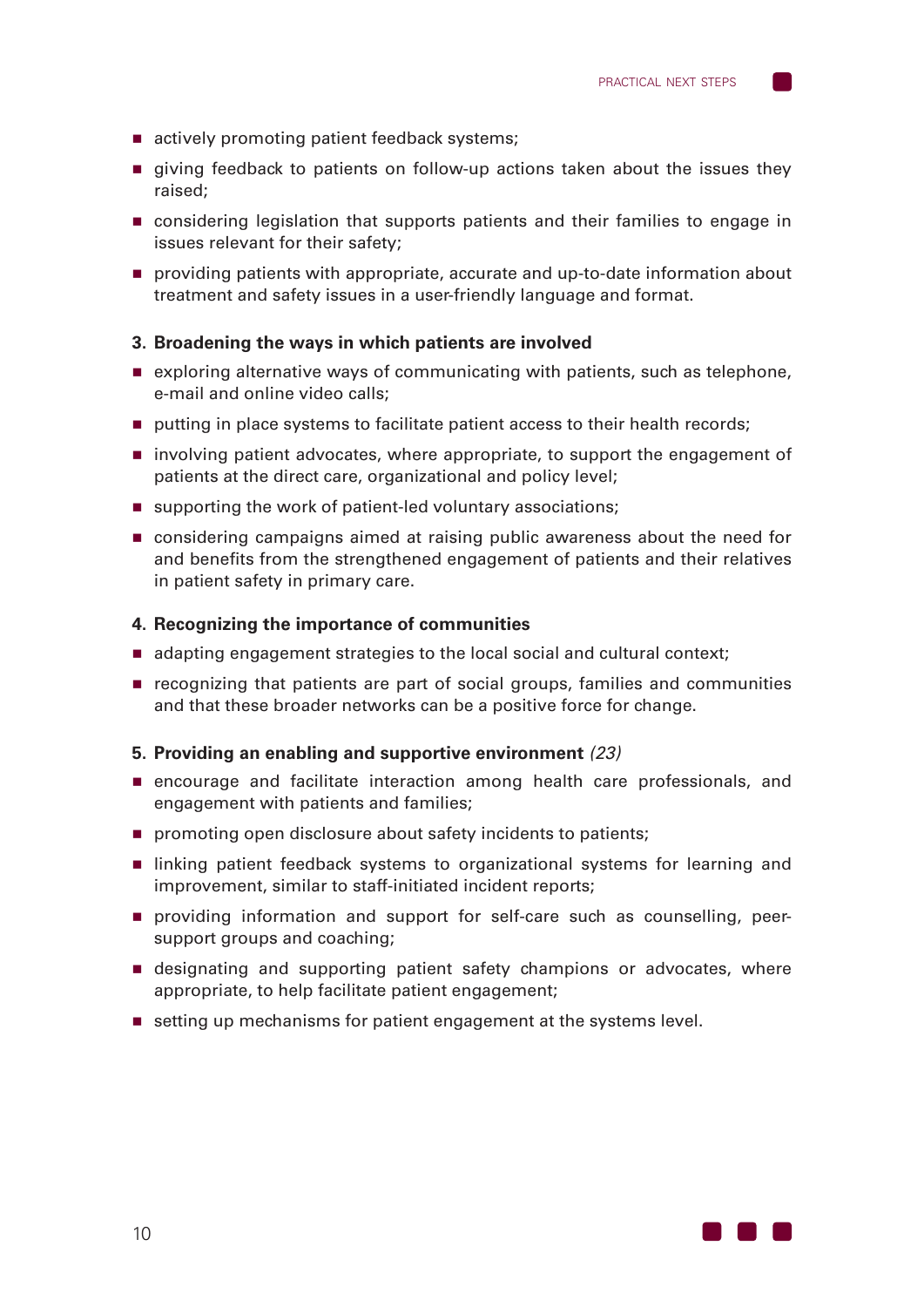

# 6 Concluding remarks

Primary care services are at the heart of health care in many countries. They provide an entry point into the health system and directly impact on people's well-being and their use of other health care resources. Unsafe or ineffective primary care may increase morbidity and preventable mortality, and may lead to the unnecessary use of scarce hospital and specialist resources. Thus, improving safety in primary care is essential when striving to ensure universal health coverage and the sustainability of health care. Safer primary care is fundamental to the United Nations Sustainable Development Goals, particularly to ensure healthy lives and promote well-being for all at every age.

Understanding the magnitude and nature of harm in primary care is important because a significant proportion of health care is offered in this setting, yet there is little clarity about the most effective ways to address safety issues at this level.

This monograph summarizes the evidence and experience about patient engagement as one of the key strategies for improving patient safety in primary care. However, this strategy would need to be implemented in conjunction with other important aspects covered in this series.

The *Technical Series on Safer Primary Care* addresses selected key areas that WHO Member States could prioritize according to local needs. This section summarizes the key messages running from all of the monographs and provides a list of 10 key actions that are likely to have the most impact on improving safety in primary care. Links to online toolkits and manuals are also referenced in order to provide practical suggestions for countries and organizations committed to moving forward this agenda.

### **1. Set local priorities**

Countries and regions differ and a strategy that works well in one area may not transfer well to another. Similarly, issues in need of improvement in some regions may not be a priority for others. In seeking to improve safety in primary care, countries could use local information about their safety issues to identify key priorities at the national or regional level. Priority setting could be accomplished by drawing on input from patients and professionals, sourcing local statistics on safety issues and comparing key themes from the literature with local circumstances *(24).*

Checklists are also available to help identify potential patient safety issues such as environmental risks in primary care services *(25).*

One practical way to move forward is creating mechanisms for bringing together key stakeholders to consider the local information available and develop strategic and operational plans for improving safety in primary care. Communicating proposed priorities widely and amending them based on feedback from health

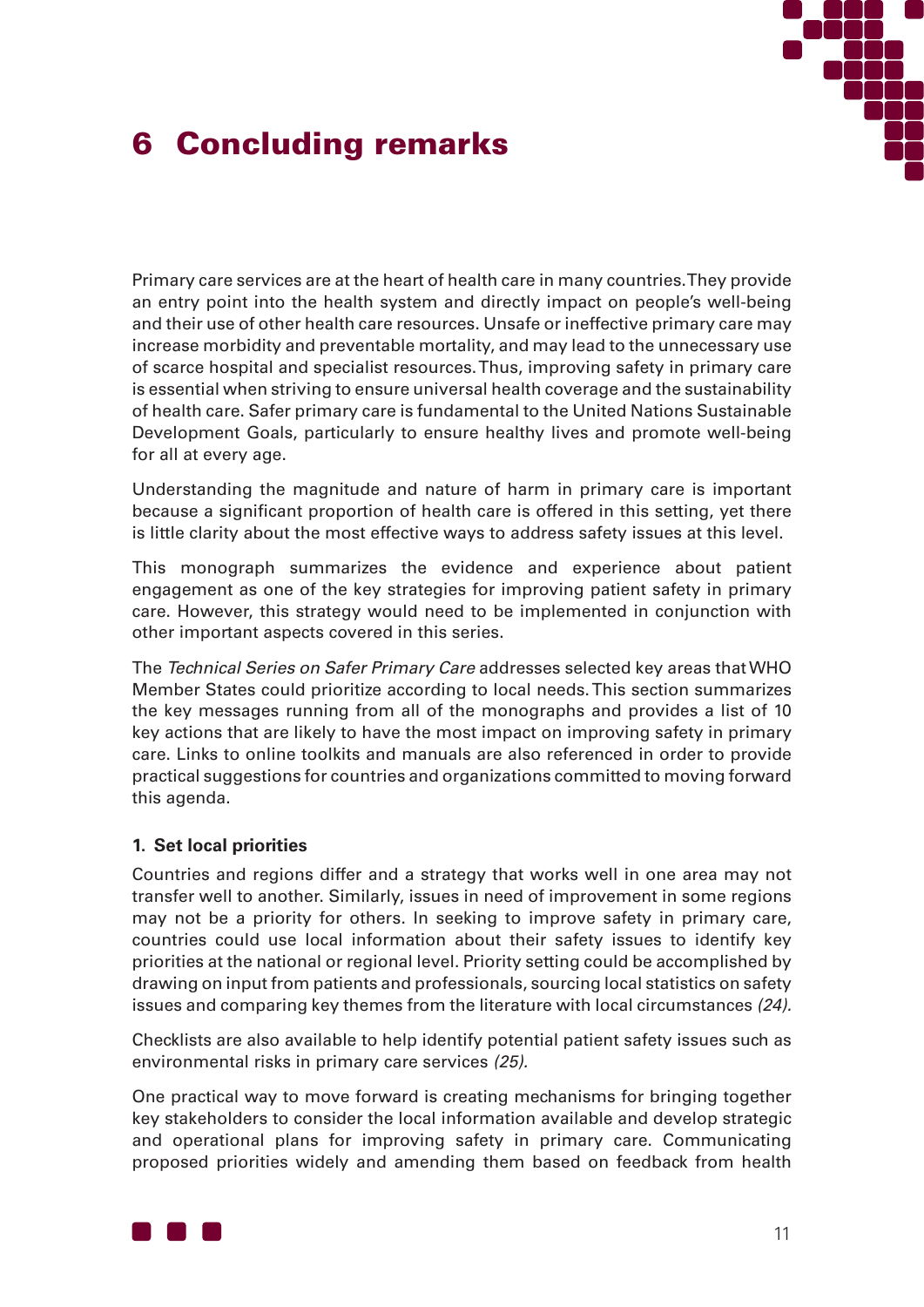care professionals and patients would help to obtain their buy-in, as well as raise awareness of the importance of improving patient safety in primary care.

Regular measurement of safety related performance indicators could be considered as one of the priorities. Policy-makers can use measurements to help identify local issues where performance is suboptimal and then evaluate different types of interventions for improvements. Priorities could be reviewed every few years to ensure that they remain in line with local needs and good practice.

### **2. Take a wider systems approach to improving safety**

Although the series has described specific technical areas, each monograph refers to interlinkages with other areas. Focusing on improving just one factor may not have a large or sustainable impact on patient safety overall. It may be important to simultaneously improve communication with patients, train health care professionals and introduce new tools to support more streamlined care.

Taking a systems approach to safer primary care means looking at how different components relate to one another and considering various factors which could influence safety. These include factors such as workforce availability and capability.

A practical systems level initiative is to focus on increased communication and coordination across different types of care including primary, secondary and also social care. This may include strengthening technical systems for sharing records and communicating what is happening.

It is also important to build relationships between care professionals. At a policy level, this may involve considering how to develop supportive infrastructure, such as having a directory of services to help build networks of professionals and align resources. If hospital, primary care and social care professionals are able to meet and discuss safety issues, this could foster supportive relationships and increase understanding of each other's roles. Regional forums or meetings could be set up so that professionals from different organizations can get to know each other and share their successes and challenges in improving patient safety.

Manuals and reference lists are available with further ideas for improving coordination and reducing fragmentation across systems *(26,27)*.

### **3. Communicate the importance of safety in primary care**

Policy-makers, health care professionals, patients and families may not always be aware that there are important safety issues to consider in primary care. Raising awareness of this as a priority area will help stakeholders to understand why safety in primary care is essential to improve people's well-being and for safeguarding scarce health care resources.

Serious consequences due to the lack of safety in primary care, particularity relating to poor transitions of care between primary and other levels, and administrative, diagnostic and medication errors could be highlighted to raise awareness on the need to improve patient safety in primary care.

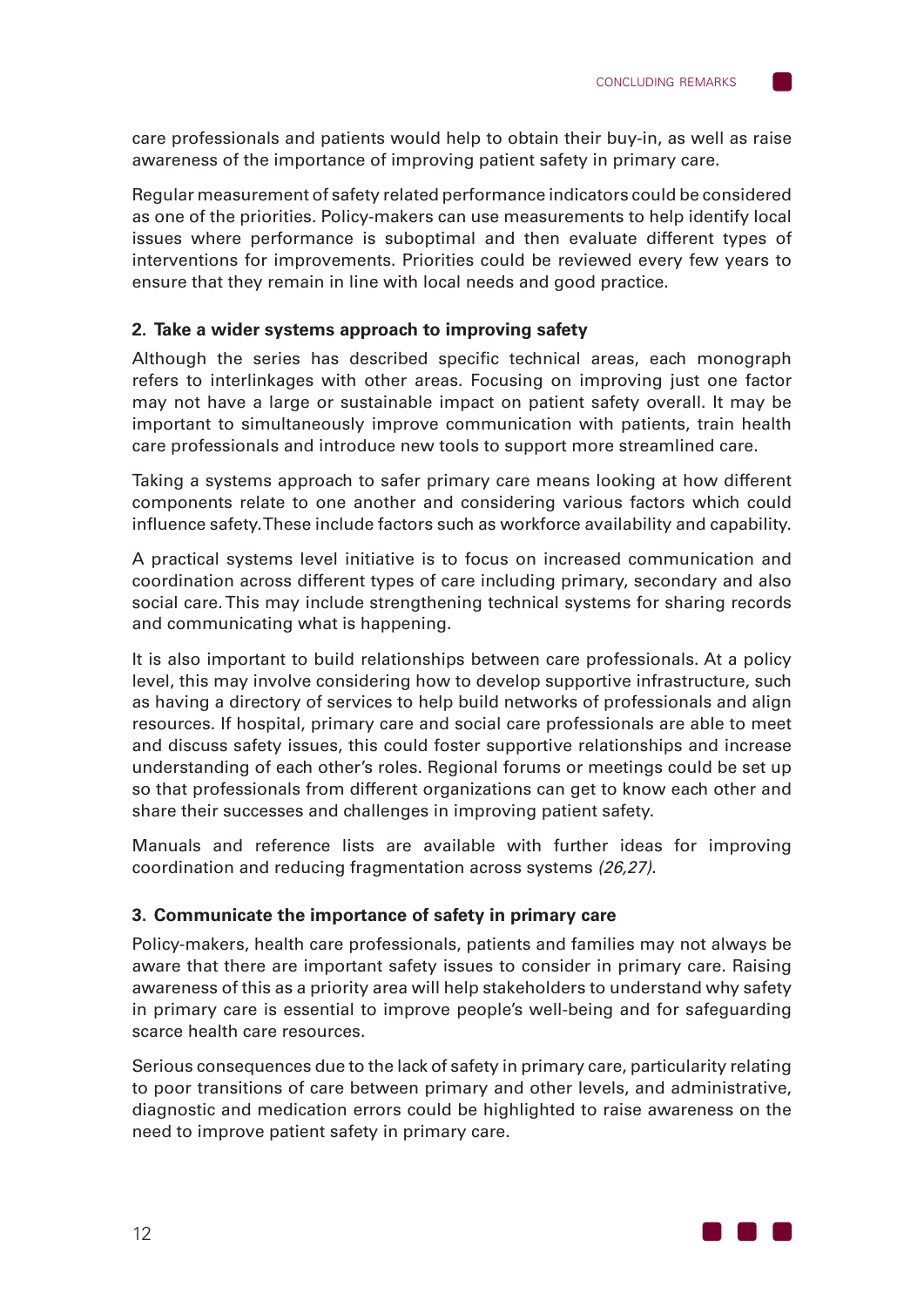



Practical ways to increase awareness include incorporating safety-related information into the training of health professionals, communicating effectively to professionals and patients through channels that would be most appropriate for them and spreading key messages through media campaigns. A communications plan could be developed in tandem with local priority setting discussed earlier.

### **4. Focus on building a positive safety culture**

Effective leadership and supportive culture are essential for improving safety in primary care. This means creating an environment where professionals and patients feel able to speak up about safety issues that they are concerned about, without fear of blame or retribution. It means promoting an environment where people want to report risks and safety incidents in order to learn from them and reduce their recurrence, and where incidents are seen as caused largely by system failures rather than individuals. This also includes the importance of having feedback mechanisms in place to explain any improvements made after safety issues have been raised. Promoting transparency is key to building a strong safety culture.

A number of tools are available describing approaches to support the development and measurement of a positive safety culture *(28,29).*

Practical steps that could be taken to strengthen safety culture include: leadership walkrounds, whereby senior managerial and clinical leaders "walk the floor" (in this case, leaders visiting clinics and speaking with staff and patients about what is working well and not so well); starting team meetings with a patient story; using reflective practice to focus on safety issues, such as audits and having mechanisms for reporting safety issues, such as through regular team meetings. Such approaches may need to be adapted for use in smaller primary care clinics. Regardless of the specific method, the focus should be on raising awareness, encouraging safety discussions and taking concrete follow-up actions to build a safety culture.

### **5. Strengthen ways of measuring and monitoring patient safety**

It is important to measure and monitor patient safety improvements over time. This may include having clear definitions of patient safety incidents and indicators to be measured annually, setting up national or local incident reporting systems where data is compiled regularly, or using tools to assess patient experiences and measure improvements in patient safety.

Using checklists in individual practices can both improve the quality of care and act as a structured form of record keeping. A number of examples of checklists to improve safety monitoring are available *(30).*

Data quality is fundamental to measuring improvements in patient safety. If accurate and comprehensive medical records are not kept, then errors and omissions are more likely to occur. As health systems mature, clinical governance processes tend to strengthen. This includes having processes for managing risks and identifying strategies for improvement.

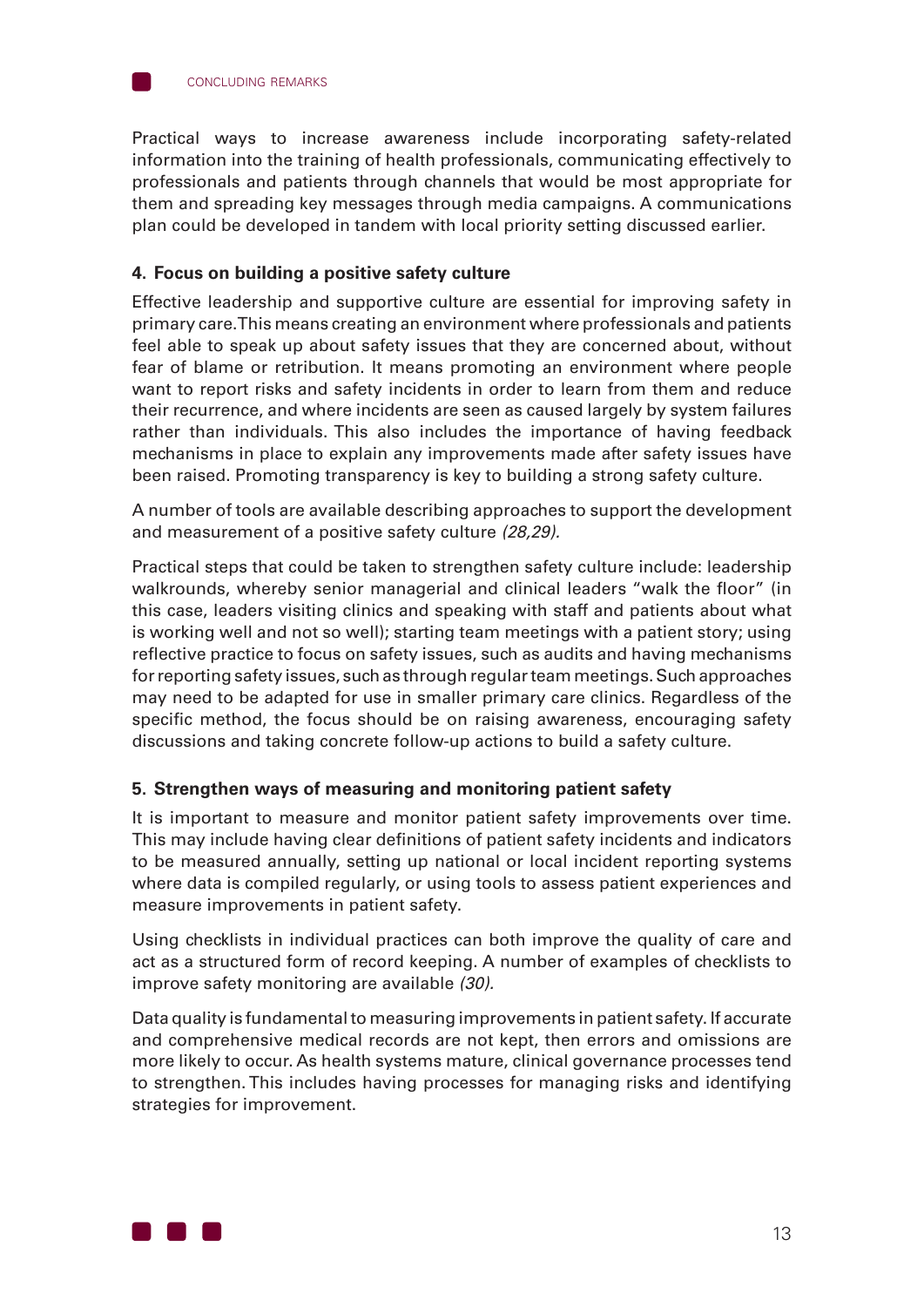

### **6. Strengthen the use of electronic tools**

The adoption of electronic tools will be critical to improving safety in many ways. Examples include the use of electronic health records for more accurate and complete patient records; timely and reliable sharing of health data; supporting the diagnosis, monitoring and management of diseases and conditions; effecting behaviour change and reduction of health risk, and empowering and engaging patients and families in their own care. eHealth can help structure communication between professionals in a way that reduces errors and improves coordination. It can reduce unnecessary consultations and hospitalizations and improve access to knowledge about health conditions and their management for both professionals and patients. However, to achieve their full potential, electronic tools need to be integrated with other parts of service delivery and adapted to the local context.

It takes time and resources to implement electronic tools, and requires the capacity to use and maintain them. It is therefore important to be strategic and to understand the foundations and design of systems in order to ensure the best return on investment. Linking the implementation of electronic tools in local settings to a national eHealth strategy is essential as it provides the foundation, justification and support needed to go forward in a coordinated way.

Irrespective of the status of the health system, it is important to strengthen the use of electronic systems to improve patient safety. For some countries, this may involve the introduction of electronic health records to replace paper records. For others, it may mean having integrated electronic systems between primary care and hospital and social care, or making the tools easier for professionals and patients to use. Countries could draw on lessons learned from other countries about implementing electronic health records, including the challenges faced and how these were overcome, and what best practices could be applicable to their own setting.

#### **7. Involve patients and family members**

Empowering and encouraging patients to speak up, for example when something does not seem right or when a symptom is inadequately explained, can be fundamental to improving patient safety. Family members play a key role as advocates and informal carers and therefore supporting and educating them can help to improve safety.

Proactive engagement of patients and families can help to accelerate the implementation of health care safety initiatives. When systems open themselves up to patients rather than being reactive, this is likely to improve system efficiency and the quality of care.

A number of tools have been evaluated to enhance patient and family involvement and awareness, including those with limited or low literacy skills *(33-36).*

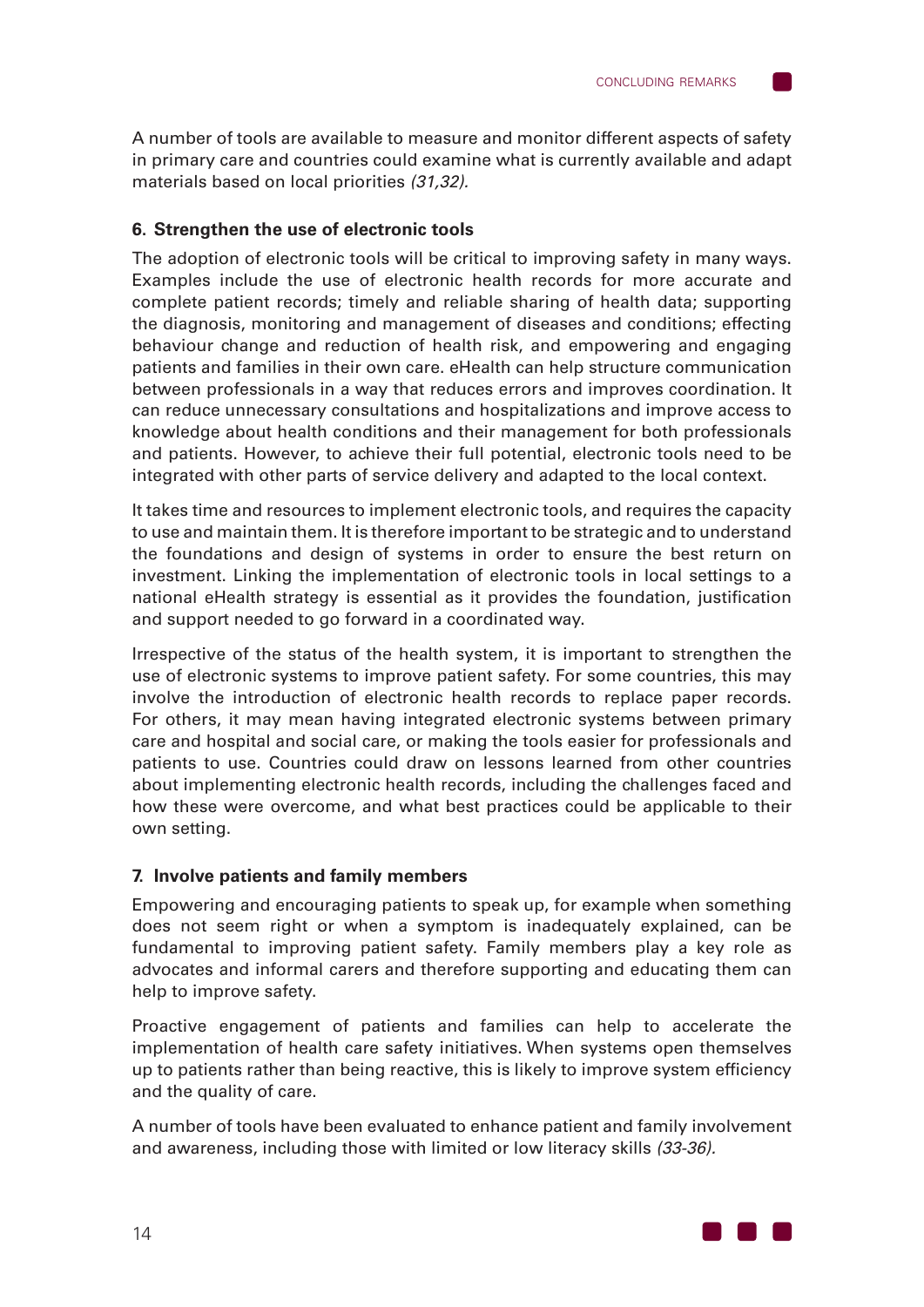

#### **8. Strengthen workforce capacity and capability to improve safety**

There is a need to strengthen the primary care workforce in many settings by training a large pool of generalist workers, including doctors, nurses and those with supporting roles.

Strengthening the workforce also involves focusing on recruitment and retention, including taking steps to enhance the physical and physiological safety of health care workers. Professional burnout, fatigue and stress can all adversely affect patient safety.

The education and training of health care professionals to manage and minimize potential risks and harm that can occur in primary care are central to improving safety at all levels of care. This includes providing training on patient safety for students (including students who may not be training to work in primary care to ensure understanding across the different care pathways), multidisciplinary and inter-professional education, as well as continuing professional development. A number of free training course materials are available to help with this *(37-39)*. As a further step, consideration could be given to making involvement in safety and quality improvement a requirement for ongoing training and professional licensure.

In addition to formal education, informal approaches could also be applied to build the capacity of health workforce to improve safety. This may include holding regional meetings and coaching sessions to review patient safety incidents and areas for improvement, and holding small team meetings to upskill staff.

#### **9. Focus on those at higher risk of safety incidents**

Some people are at greater risk of safety incidents in primary care. These include children, older people, those living in residential care or nursing homes and people with multiple health conditions. People with simultaneous mental health and physical health issues are also at increased risk of safety incidents.

Focusing on groups at higher risk may improve the quality and safety of care by providing more personalized care and ensuring smoother transitions between and within services. For instance, upskilling professionals in how to identify and treat depression may have an impact given the high rate of adverse events among those with combined mental and physical health issues.

Across the world, most systems were not designed to care for people with multiple health conditions. Systems may thus need to focus more on what can be done to improve care for people with multiple conditions, including whether social interventions would be more worthwhile than increasing medicalization.

A number of guidelines and toolkits suggest practical steps to better support people at higher risk of safety incidents *(40-44).*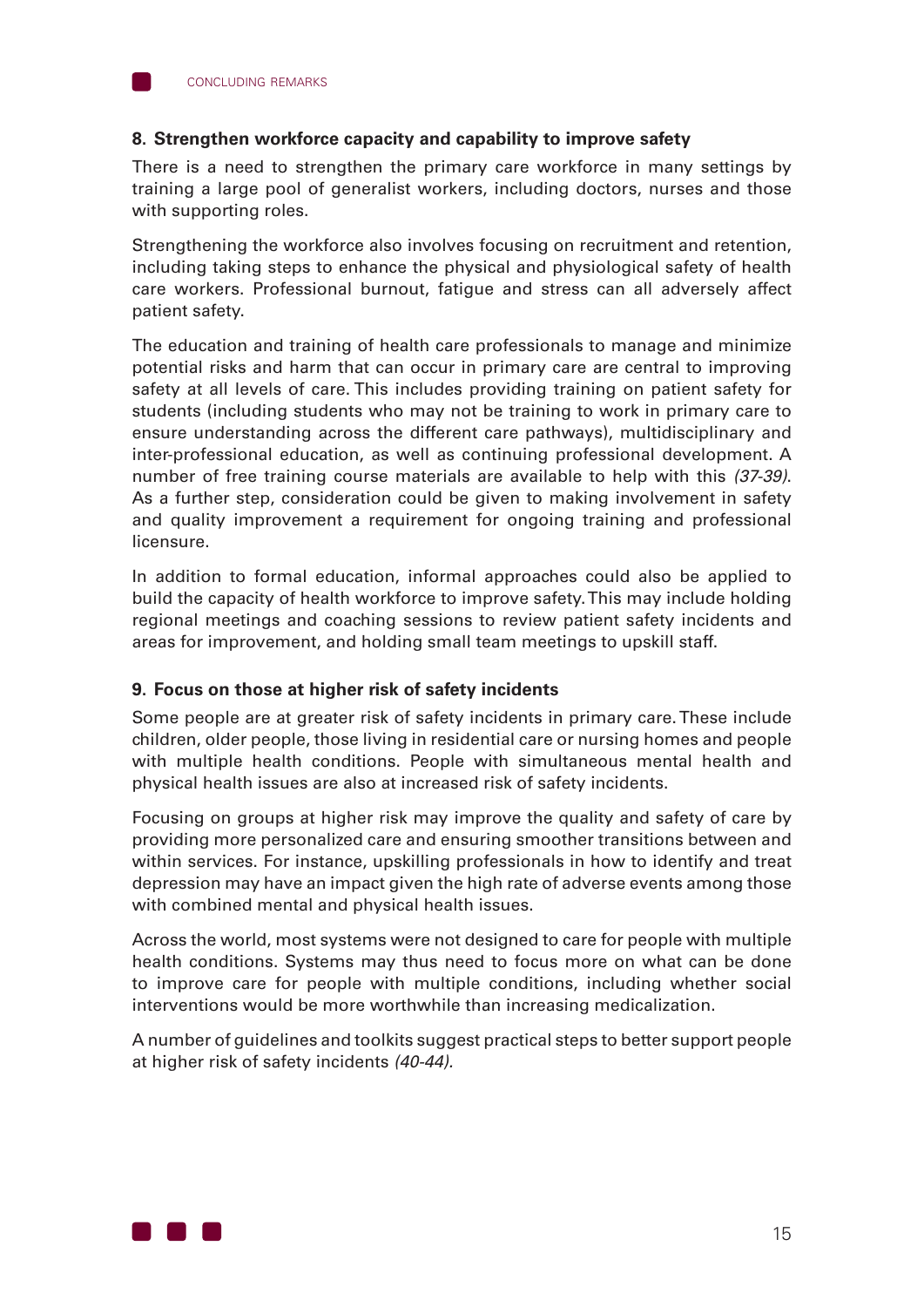#### **10. Celebrate successes and share learning with others**

Local teams, regions and countries should celebrate their successes and share learning with others. Hearing what has worked well can spark ideas in others and help to continue the momentum towards safer primary care.

Ongoing research plays a key role in identifying what works best to improve safety and how to implement best practices and success stories across diverse care settings. Although the technical series has drawn together a wide range of evidence and expertise, it has also highlighted a number of gaps about what works best to improve patient safety in the primary care context. By continuing to promote learning through research, and publishing and disseminating findings, countries could contribute to knowledge in this area.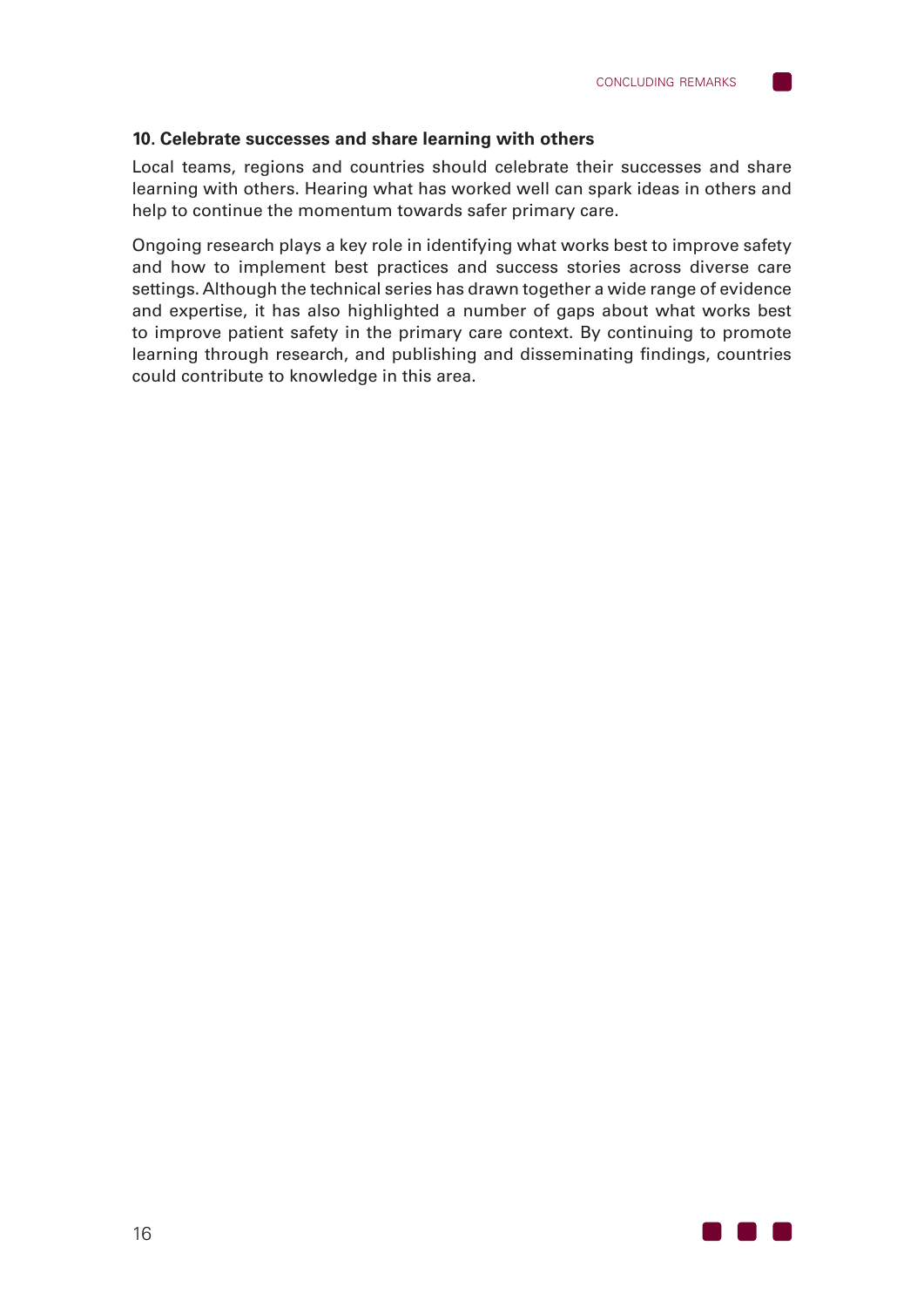# **Contributors**



# **Leadership group**

**Aziz Sheikh** University of Edinburgh Edinburgh, United Kingdom

**Liam Donaldson** WHO Envoy for Patient Safety World Health Organization Geneva, Switzerland

**Neelam Dhingra-Kumar** World Health Organization Geneva, Switzerland

**David Westfall Bates** Harvard University Boston, United States of America

**Edward Kelley** World Health Organization Geneva, Switzerland

**Itziar Larizgoitia** World Health Organization Geneva, Switzerland

### **Project coordination and editorial support**

**Sukhmeet Singh Panesar** Baylor College of Medicine Houston, United States of America

**Debra de Silva** The Evidence Centre London, United Kingdom

**Chris Singh** The Evidence Centre Wellington, New Zealand

### **Authors**

**Jose Maria Valderas** University of Exeter Exeter, United Kingdom

**Nittita Prasopa-Plaizier**  World Health Organization Geneva, Switzerland

**Maria Jose Santana** University of Calgary Alberta, Canada

**Ignacio Ricci-Cabello** University of Oxford Oxford, United Kingdom

**Michel Wensing** Radboud University Nijmegen, Netherlands

**Robinah Kaitiritimba** Ugandan National Health Consumers **Organization** Kampala, Uganda

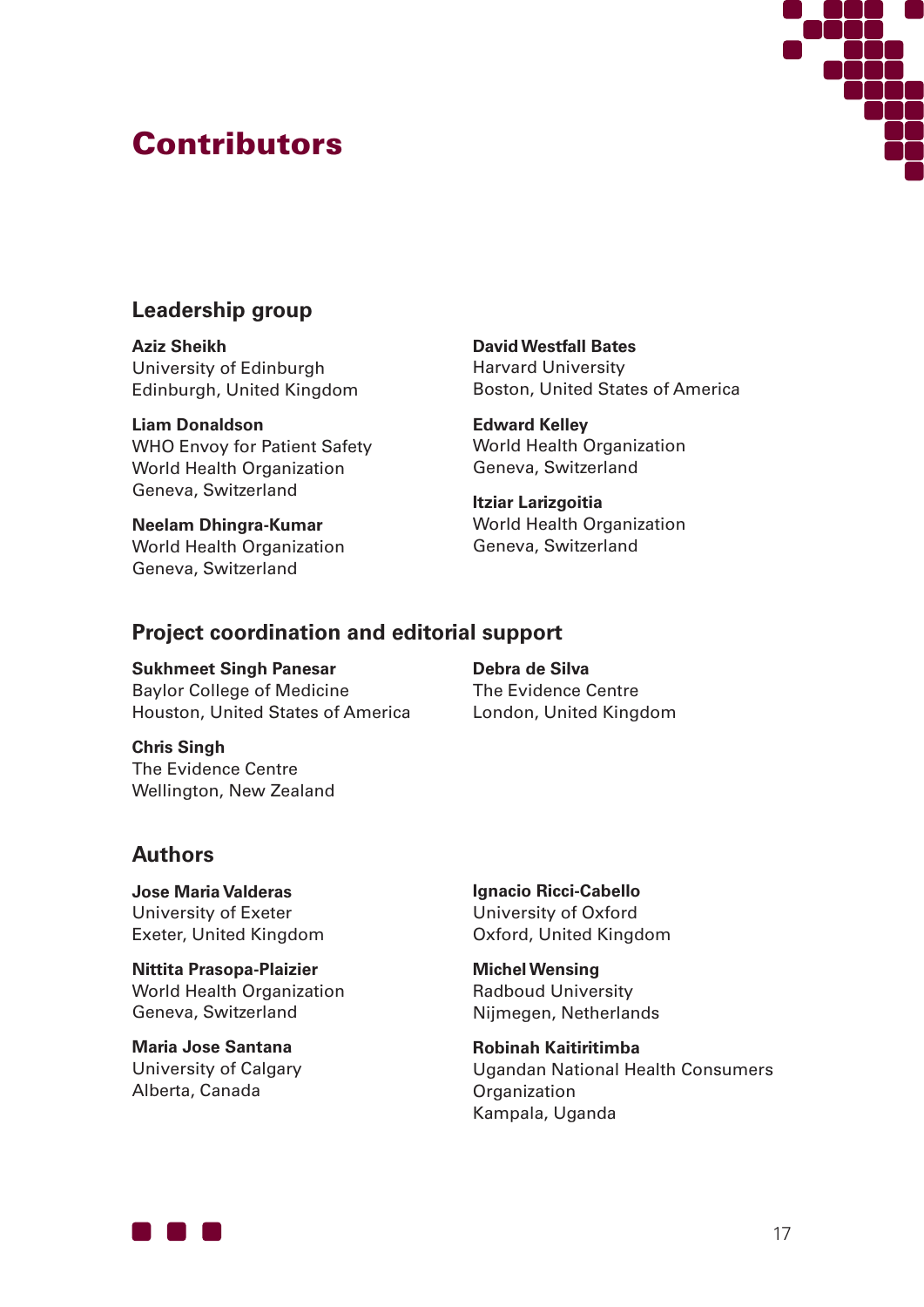#### **Evangelina Vazquez Curiel**

Patients for Patient Safety Programme Mexico City, Mexico

**Margaret Murphy** Patients for Patient Safety Programme Cork, Ireland

### **Other contributors**

**Elzerie de Jager** World Health Organization Geneva, Switzerland

**Nalika Gunawardena** University of Colombo Colombo, Sri Lanka

**Amanda Howe** University of East Anglia Norwich, United Kingdom

**Edward Mann** World Health Organization Geneva, Switzerland

**Ellen Nolte** European Observatory on Health Systems and Policies London, United Kingdom

**Paul Shekelle** West Lost Angeles Veterans Affair Medical Centre Los Angeles, United States of America **Tejal Gandhi** National Patient Safety Foundation Boston, United States of America

**Katherine Hayes** World Health Organization Geneva, Switzerland

**Susan Hrisos** Newcastle University Newcastle, United Kingdom

**Chow Mun Hong** SingHealth Polyclinics Singapore, Singapore

**Sian Rees** Oxford Academic Health Science **Network** Oxford, United Kingdom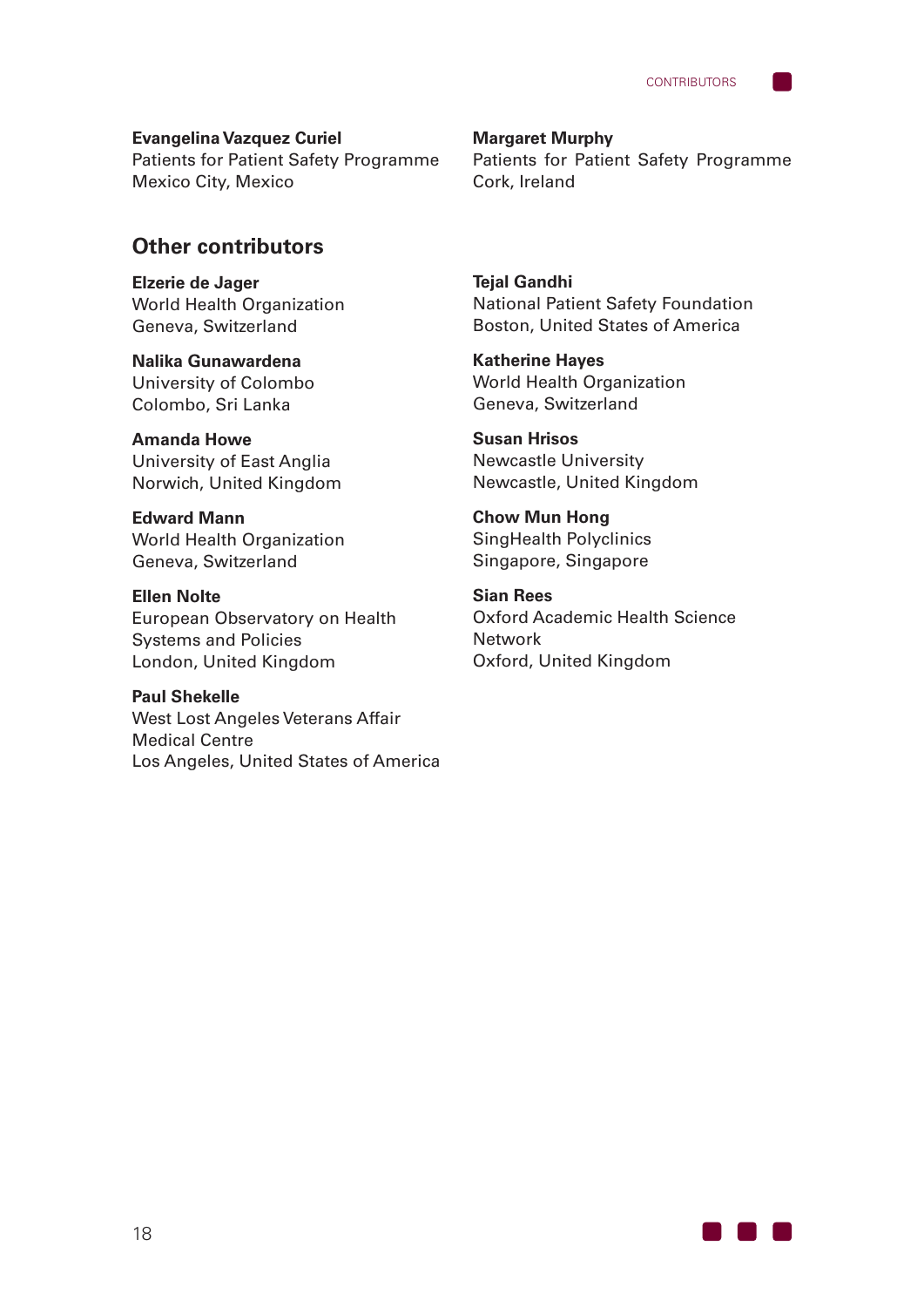# References



- 1 Carman KL, Dardess P, Maurer M, Sofaer S, Adams K, Bechtel C, et al. Patient and family engagement: a framework for understanding the elements and developing interventions and policies. Health Aff. 2013;32(2):223-31.
- 2 Frampton S, Patrick AC. Putting patients first: best practices in patient-centered care, 2nd edition. San Francisco: Jossey-Bass Publishers; 2008.
- 3 de Silva D. Involving patients in improving safety. London: The Health Foundation; 2013.
- 4 Domecq JP, Prutsky G, Elraiyah T, Wang Z, Nabhan M, Shippee N, et al. Patient engagement in research: a systematic review. BMC Health Serv Res. 2014;14:89.
- 5 Davis RE, Jacklin R, Sevdalis N, Vincent CA. Patient involvement in patient safety: what factors influence patient participation and engagement? Health Expectations. 2007;10(3):259-67.
- 6 Doherty C, Stavropoulou C. Patients' willingness and ability to participate actively in the reduction of clinical errors: a systematic literature review. Social Sci Med. 2012;75(2):257-63.
- 7 Linnaeus Euro-PC Group. Patient involvement in patient safety: a literature review about European primary care. Copenhagen: European Commission; 2012.
- 8 Schwappach DL. Review: engaging patients as vigilant partners in safety: a systematic review. Med Care Res Rev. 2010;67(2):119-48.
- 9 Hovell MF, Geary DC, Black DR, Kamachi K, Kirk R, John E. Experimental analysis of adherence counseling: Implications for hypertension management. Prev Med.1985;14(5):648-54.
- 10 Pereles L, Romonko L, Murzyn T, Hogan D, Silvius J, Stokes E, et al. Evaluation of a self-medication program. J Am Geriatrics Soc. 1996;44(2):161-65.
- 11 Neafsey PJ, Strickler Z, Shellman J, Chartier V. An interactive technology approach to educate older adults about drug interactions arising from overthe-counter self-medication practices. Public Health Nurs. 2002;19(4):255-62.
- 12 Weingart SN, Hamrick HE,Tutkus S, Carbo A, Sands DZ,Tess A, et al. Medication safety messages for patients via the web portal: the MedCheck intervention. Int J Med Inform. 2008;77(3):161-68.
- 13 Roughead E, Pratt N, Peck R, Gilbert A. Improving medication safety: influence of a patient-specific prescriber feedback program on rate of medication reviews performed by Australian general medical practitioners. Pharmacoepi Drug Saf. 2007;16(7):797-803.

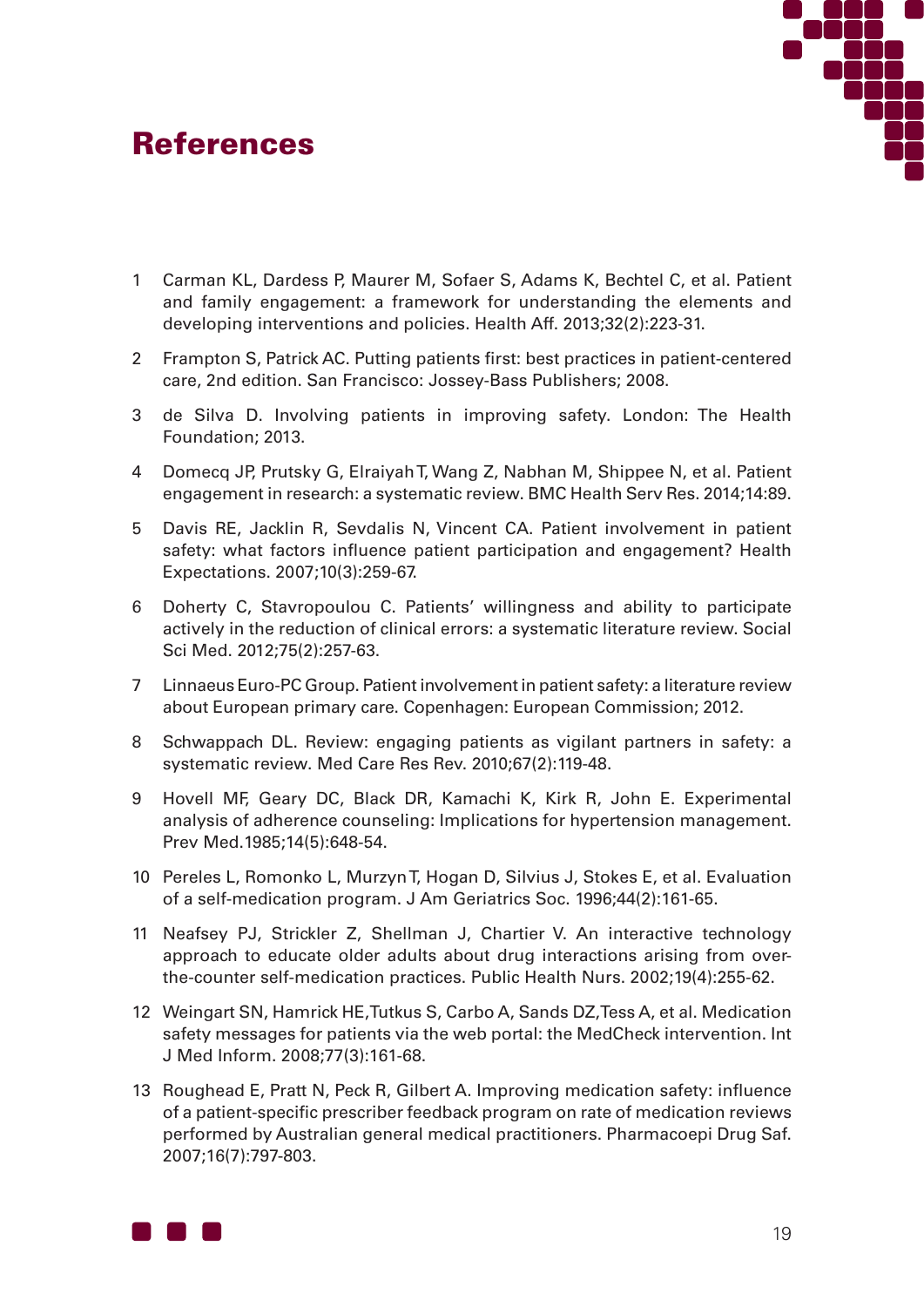

- 14 Schnipper JL, Kirwin JL, Cotugno MC, Wahlstrom SA, Brown BA, Tarvin E, et al: Role of pharmacist counseling in preventing adverse drug events after hospitalization. Arch Int Med. 2006;166(5):565-71.
- 15 Little P, Dorward M, Warner G, Moore M, Stephens K, Senior J, et al. Randomised controlled trial of effect of leaflets to empower patients in consultations in primary care. BMJ. 2004;328(7437):441.
- 16 Davis RE, Pinto A, Sevdalis N, Vincent C, Massey R, Darzi A. Patients' and health care professionals' attitudes towards the PINK patient safety video. J Eval Clin Pract. 2012;18(4):848-53.
- 17 Lee RG, Garvin T. Moving from information transfer to information exchange in health and health care. Soc Sci Med. 2003;56(3):449-64.
- 18 Street RL Jr, Gordon H, Haidet P. Physicians' communication and perceptions of patients: is it how they look, how they talk, or is it just the doctor? Soc Sci Med. 2007;65(3):586-98.
- 19 Hoffmann B, Beyer M, Rohe J, Genischen J, Gerlach FM. Every error counts: a web-based incident reporting and learning system for general practice. Qual Saf Health Care. 2008;17(4):307-12.
- 20 National Patient Safety Foundation Lucian Leape Institute. Safety is personal: partnering with patients and families for the safest care. Boston: National Patient Safety Foundation; 2014.
- 21 Trier H, Valderas JM, Wensing M, Martin HM, Egebart J. Involving patients in patient safety programmes: A scoping review and consensus procedure by the LINNEAUS collaboration on patient safety in primary care. Eur J Gen Pract. 2015;21(Suppl.):56-61.
- 22 Delbanco T, Walker J, Bell SK, Darer JD, Elmore JG, Farag N, et al. Inviting patients to read their doctors' notes: a quasi-experimental study and a look ahead. Ann Intern Med. 2012;157(7):461-70.
- 23 Wilson P, Mathie E, Keenan J, McNeilly E, Goodman C, Howe A, et al. Research with Patient and Public invOlvement: a RealisT evaluation – the RAPPORT study. Southampton: National Institute for Health Research; 2015.
- 24 Improving safety in primary care. London: The Health Foundation; 2011; (http:// www.health.org.uk/publication/improving-safety-primary-care, accessed 19 September 2016).
- 25 Primary risk in management services. Cardiff: Public Health Wales; 2015 (http://www.wales.nhs.uk/sites3/page.cfm?orgid=457&pid=73076, accessed 19 September 2016).
- 26 The improving chronic illness care program. Primary care team guide. Seattle, WA: The MacColl Center; 2016 (http://www.improvingchroniccare.org/ downloads/reducing\_care\_fragmentation.pdf accessed 19 September 2016).

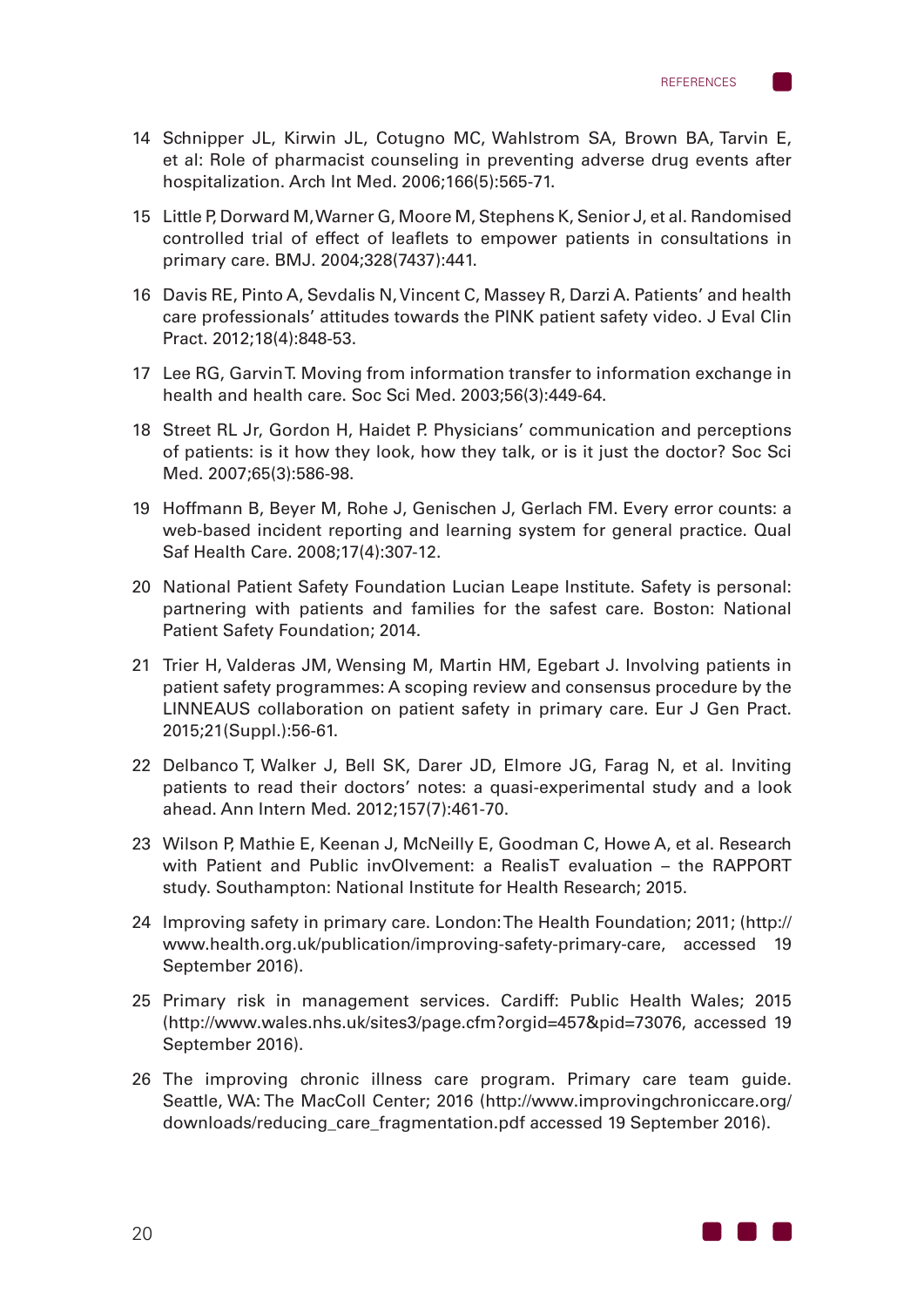

- 27 Care coordination resource list. Beerse: Janssen Pharmaceuticals Inc.; 2014 (http://www.janssenpharmaceuticalsinc.com/sites/default/files/pdf/Carecoordination-resource-list.pdf accessed 19 September 2016).
- 28 Seven steps to patient safety. London: National Patient Safety Agency; 2004 (http://www.nrls.npsa.nhs.uk/resources/collections/seven-steps-to-patientsafety/?entryid45=59787, accessed 19 September 2016).
- 29 Safety and improvement in primary care. Edinburgh: NHS Education for Scotland; 2011 (http://www.nes.scot.nhs.uk/media/3437356/Safety-and-Improvement-Educational%20Resources-A-Toolkit-for%20Safe-Effective-Person-Centred-Care.pdf, accessed 19 September 2016).
- 30 Accreditation handbook for ambulatory health care Skokie, IL: Accreditation Association for Ambulatory Health Care, (http://www.aaahc.org/Global/ Handbooks/2015\_Accreditation%20Handbook\_FNL\_5.22.15.pdf, accessed 19 September 2016).
- 31 Tools. Cambridge, MA: Institute for Healthcare Improvement; 2016 (http://www. ihi.org/resources/Pages/Tools/default.aspx, accessed 19 September 2016).
- 32 Patient safety toolkit. London: Royal College of General Practitioners; (http:// www.rcgp.org.uk/clinical-and-research/toolkits/patient-safety.aspx, accessed 19 September 2016).
- 33 Partnering with patient and families to enhance safety and quality: a mini toolkit. Bethesda, MD: Institute for Patient- and Family-Centered Care; 2013 (http:// www. ipfcc.org/tools/Patient-Safety-Toolkit-04.pdf, accessed 19 September 2016).
- 34 Health literacy toolkit for low-and middle-income countries. New Delhi: World Health Organization Regional Office for South-East Asia; 2015 (http://www. searo.who.int/entity/healthpromotion/documents/hl\_tookit/en/ accessed 19 September 2016).
- 35 Health literacy universal precautions toolkit. Rockville, MD: Agency for Healthcare Research and Quality; 2016 (http://www.ahrq.gov/professionals/ quality-patient-safety/quality-resources/tools/literacy-toolkit/index.html, accessed 19 September 2016).
- 36 The Boston Medical Center patient navigation toolkit. Boston, MA; The AVON Foundation and the National Cancer Institute; (https://nciphub.org/ resources/160 0/download/BMC\_Patient\_Navigation\_Toolkit\_-\_Vol\_1.pdf, accessed 19 September 2016).
- 37 Patient safety research: introductory course (on-line). Geneva: World Health Organization; 2016 (http://www.who.int/patientsafety/research/online\_course/ en/, accessed 19 September 2016).
- 38 Master in Health Administration. 65+ free online healthcare courses. Davis, CA; University of California; 2016 (http://mhadegree.org/free-online-healthcarecourses/, accessed 19 September 2016).

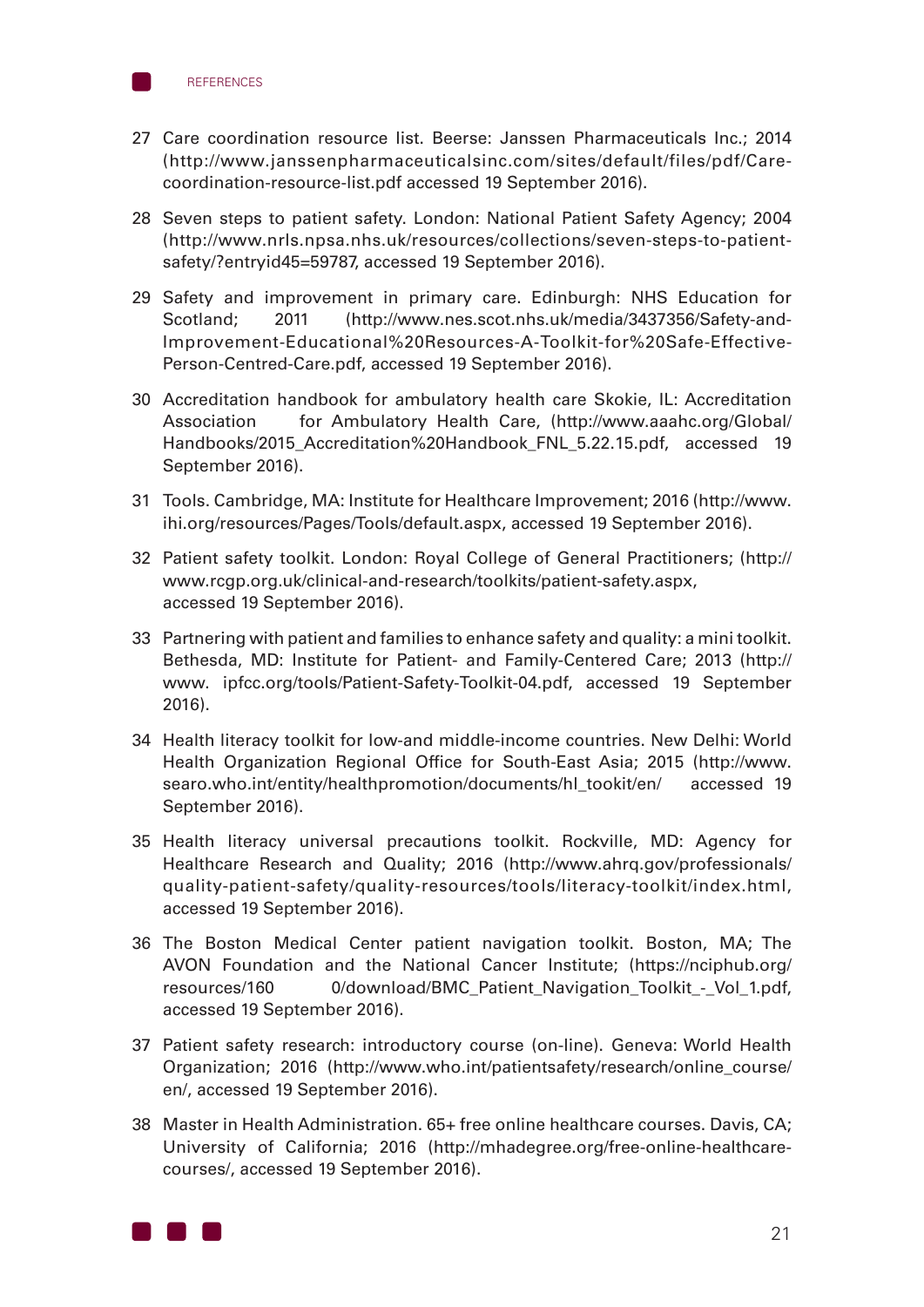

- 39 Patient safety network. Training catalog. Rockville, MD: Agency for Healthcare Research and Quality; 2016 (https://psnet.ahrq.gov/pset, accessed 19 September 2016).
- 40 Age-friendly primary health care centres toolkit. Geneva: World Health Organization; 2008 (http://www.who.int/ageing/publications/AF\_PHC\_ Centretoolkit.pdf, accessed 19 September 2016).
- 41 Patient safety collaborative manual. Hamilton/Mount Gambier/Warrnambool; Greater Green Triangle/Australian Primary Health Care Research Institute; 2016 (http://aphcri.anu.edu.au/files/Patient%20Safety%20Collaborative%20 Manual%20Study-Full%20report.pdf, accessed on 12 December 2016).
- 42 Toolkit for general practice in supporting older people with frailty and achieving the requirements of the unplanned admissions enhanced (2014). NHS England South Region; 2014 (http://www.nhsiq.nhs.uk/media/2630779/toolkit\_for general practice in supporting older people.pdf, accessed 19 September 2016).
- 43 Stay independent falls prevention toolkit for clinicians. Health Quality and Safety Commission New Zealand; 2015 (http://www.hqsc.govt.nz/our-programmes/ reducing-harm-from-falls/publications-and-resources/publication/2232/, accessed 19 September 2016).
- 44 Prevention and control of noncommunicable diseases: guidelines for primary health care in low-resource settings. Geneva: World Health Organization; 2012 (http://apps.who.int/iris/bitstream/10665/76173/1/9789241548397\_eng.pdf, accessed 19 September 2016).